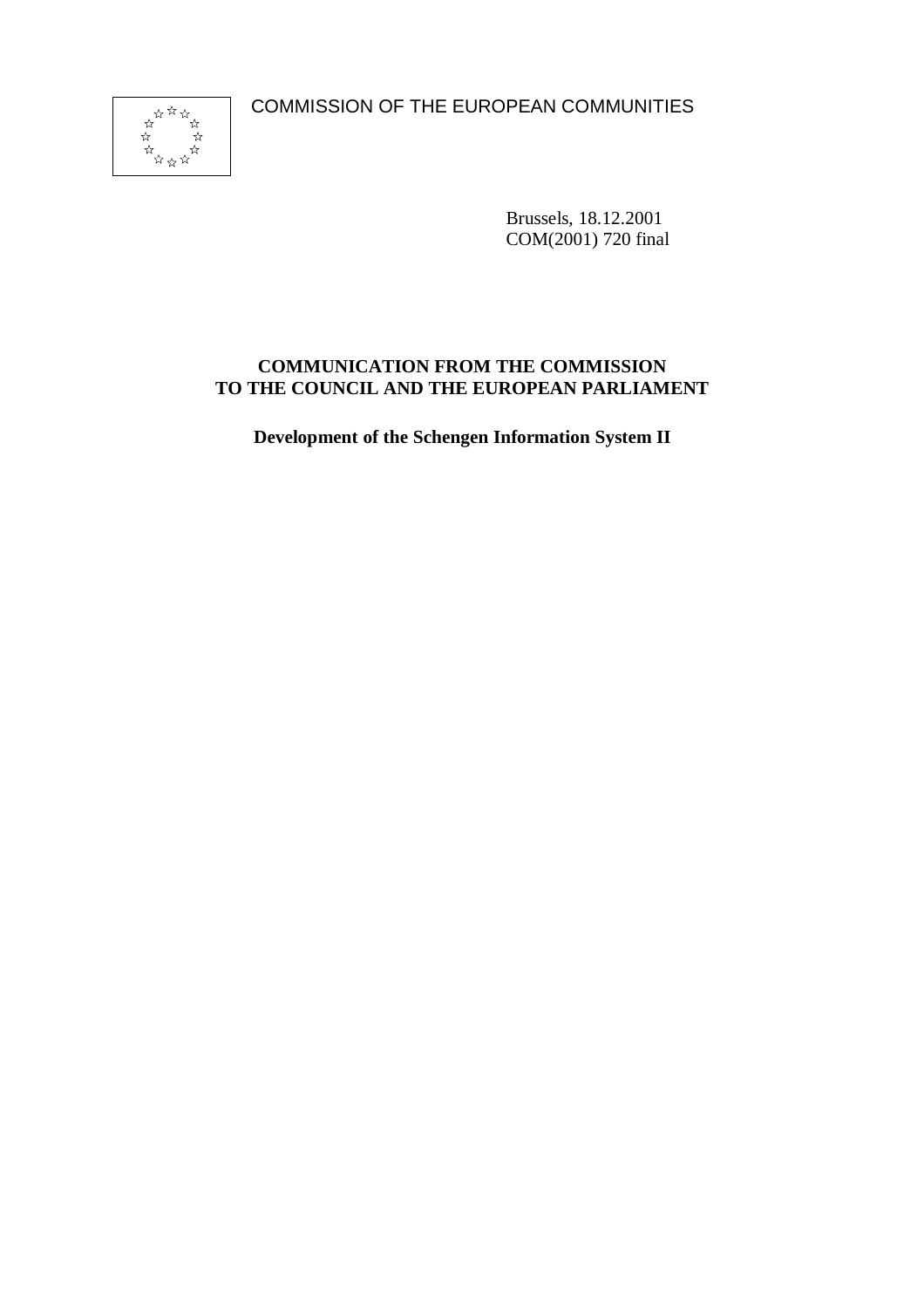## **COMMUNICATION FROM THE COMMISSION TO THE COUNCIL AND THE EUROPEAN PARLIAMENT**

## **Development of the Schengen Information System II**

### **CONTENTS**

| 1.     |                                                                                        |
|--------|----------------------------------------------------------------------------------------|
| 2.     |                                                                                        |
| 2.1.   |                                                                                        |
| 2.1.1. |                                                                                        |
| 2.1.2. | Measures integrating the Schengen acquis into the European Union framework:  5         |
| 2.2.   |                                                                                        |
| 2.3.   |                                                                                        |
| 3.     |                                                                                        |
| 3.1.   |                                                                                        |
| 3.1.1. |                                                                                        |
| 3.1.2. |                                                                                        |
| 3.2.   | Institutional framework for the measures necessary for developing SIS II  12           |
| 3.3.   | Determining the appropriate legal bases for legislative proposals to develop SIS II 13 |
| 3.4.   |                                                                                        |
| 3.5.   |                                                                                        |
| 4.     |                                                                                        |
| 5.     | The involvement of the future Member States of the European Union  17                  |
| 6.     |                                                                                        |
|        |                                                                                        |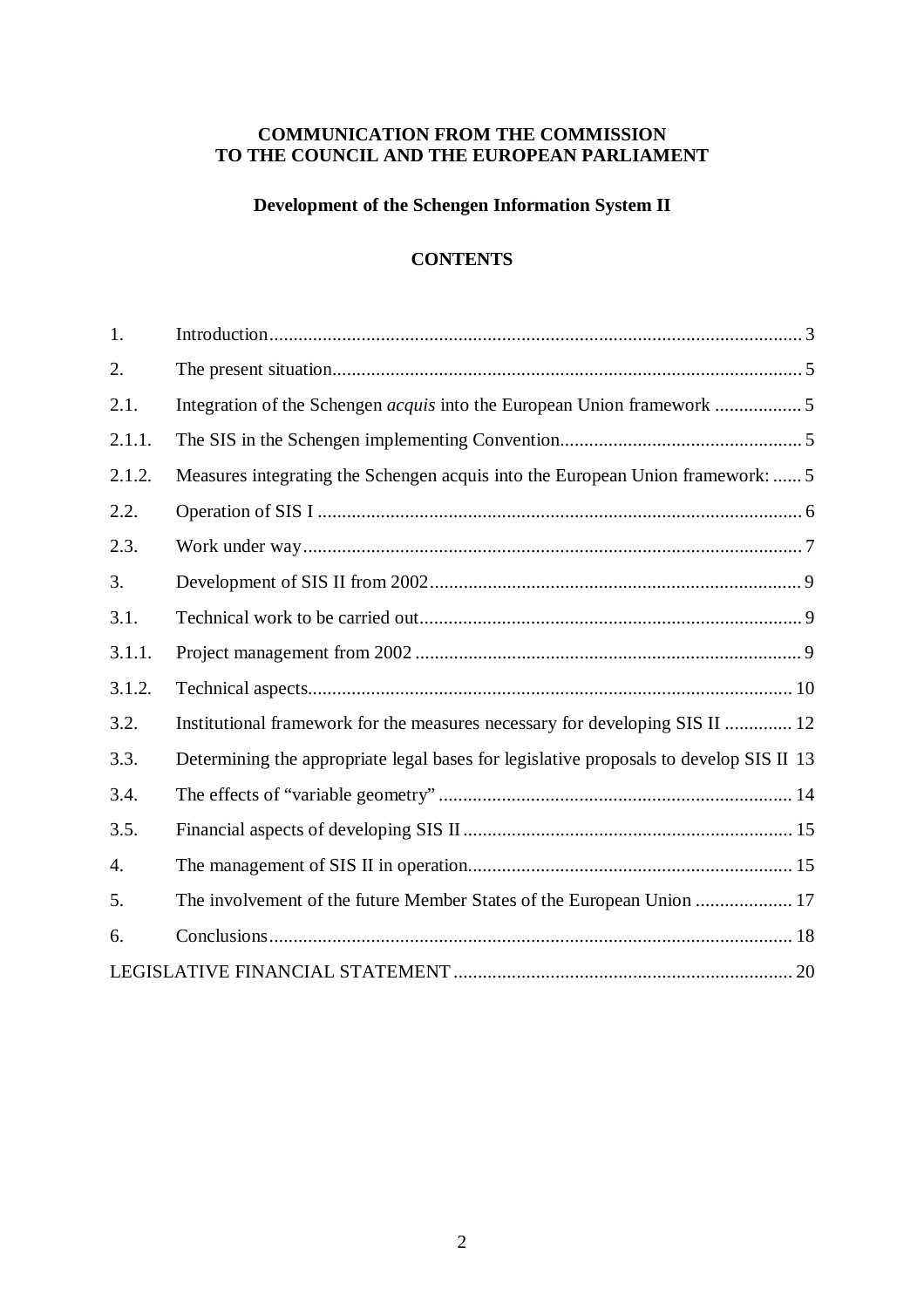## **1. INTRODUCTION**

The progressive establishment of an area of freedom, security and justice involves creating an area without internal frontiers. To this end, Article 61 EC requires the adoption of measures aimed at ensuring the free movement of persons in accordance with Article 14 EC, in conjunction with flanking measures on external border controls, asylum and immigration, as well as measures to prevent and combat crime.

Through the intergovernmental cooperation put in place by the Schengen Convention, the Member States taking part have adopted measures removing controls on persons at internal frontiers and allowing free movement for people of any nationality, together with all the flanking measures considered necessary for lifting controls at internal frontiers. These included harmonised controls and surveillance at external borders, harmonised visa policy, various forms of police and judicial cooperation in criminal matters, and the Schengen Information System (SIS).

The SIS is a joint information system that allows the competent authorities in the Member States, through an automatic query procedure, to obtain alerts regarding persons and property. Such alerts are especially useful when issuing visas, applying controls at external borders and conducting checks or other police and customs controls on home territory. The SIS, then, is a vital factor in the smooth running of the Schengen frontier-free area and indispensable both in applying the Schengen arrangements on the movement of persons and in ensuring police and judicial cooperation in criminal matters.

The Schengen *acquis*, including the SIS, was brought within the EU framework on 1 May 1999 by the Protocol annexed to the Amsterdam Treaty.

The current SIS was designed to be able to cope with eighteen  $States<sup>1</sup>$  but the computer technology on which it was based is now outdated. The Schengen Member States take the view that extending the SIS to further countries would compromise the operational stability of the system and might even prove technically impossible. Before the Schengen *acquis* was incorporated into the EU framework, they had already reached the conclusion that a second generation SIS needed to be developed.

**It is imperative to develop SIS II and it must be completed on time**, because the future Member States cannot be accommodated within the present SIS and must therefore be integrated in SIS II in order to be able to participate in the area without internal frontiers.

The development of SIS II will also allow the system to be made more powerful by using more advanced technology and adding new functions where experience in running the frontier-free area has shown they are needed.

On 28-29 May 2001 the JAI Council confirmed that developing SIS II by 2006 was a priority. It also agreed on the need to coordinate work within the Council, on the allocation of the necessary intergovernmental funds for continuing technical work in 2001 and on the principle of Community financing for the development of SIS II from 2002 (under Article 41(3) EU for aspects falling under the third pillar, while the Community budget would cover the aspects falling under the first pillar).

<sup>1</sup> The fifteen Member States of the Union, Iceland and Norway, plus one in reserve.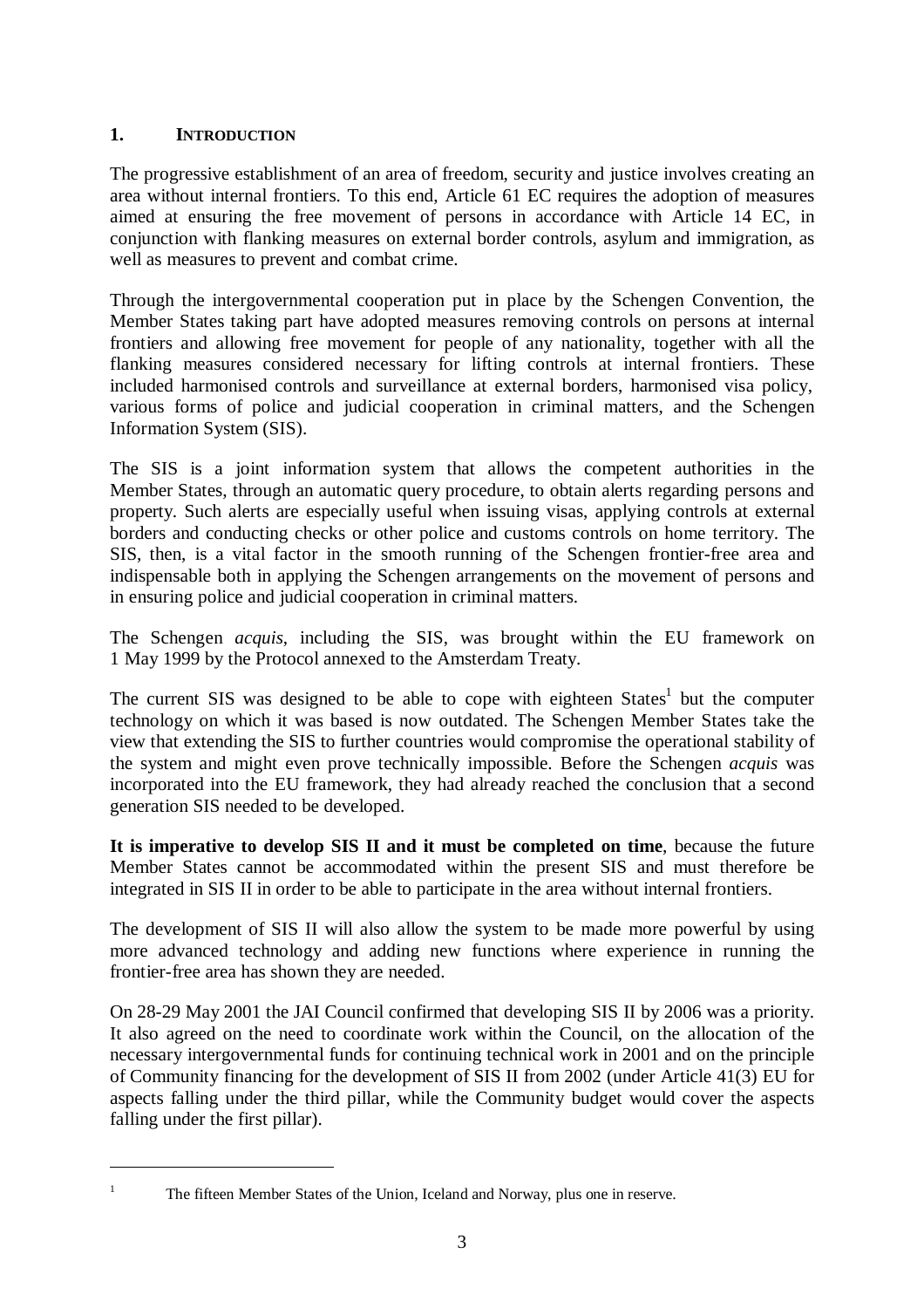This state of affairs is due to the absence of unanimity in favour of intergovernmental financing and the same situation could arise again in the future. To allow more flexible management in any similar situation stemming from Article 41(3) EU, the Commission intends in due course to propose an interinstitutional agreement along the lines of the agreement already concluded under the common foreign and security policy, respecting the powers of each institution.

So that work can go ahead, the Belgian Presidency and Sweden have put forward two initiatives which the Council will shortly be adopting, one based on the first pillar and one on the third pillar. These will give the Commission, assisted by a committee, responsibility for developing SIS II and provide a legal basis for its financing.

At the same time, the Budgets Council has made provision for the funding of preparatory work in 2002.

On 28 September 2001 the Commission decided to take responsibility both for the funding of SIS II and for the development work carried out under this Community funding, on the understanding that it would have to be conducted:

- in close cooperation with the Member States that had experience of SIS I,
- with the proper involvement of the European Parliament,
- with assistance from the Joint Supervisory Authority where appropriate,
- taking account of the position of the candidate countries.

In taking on this task, however, the Commission would emphasise that it does not bear sole responsibility for the development of SIS II. Although the Commission is responsible for budget execution, the conditions for sound execution must also be in place. In this respect, the two arms of the budgetary authority (Council and Parliament) remain responsible for entering the necessary resources in the budget.

In addition, the legislator is still responsible for adopting the necessary legislation in good time. Delays could compromise the timetable for setting up the system. Developing and installing SIS II will eventually require the adoption of legislation to take the place of Articles 92 to 119 of the Schengen Convention. That legislation will have to rest upon the appropriate legal bases in the Treaties, so enabling the other institutions to play their full part within the institutional framework of the European Union and the European Community.

The Commission's aim in this communication is to start preparing the ground now for the tasks that it will be responsible for from 2002 and to get discussion under way on the various aspects of developing SIS II, while at the same time endeavouring to ensure consistency and continuity in line with the preliminary work begun in the Council. The communication mainly covers the development and installation phases of SIS II up to 2006. As far as operational management of SIS II is concerned, it is not possible to do any more than sketch out the options at this stage. The choice of one option rather than another depends on decisions which will have to be taken later.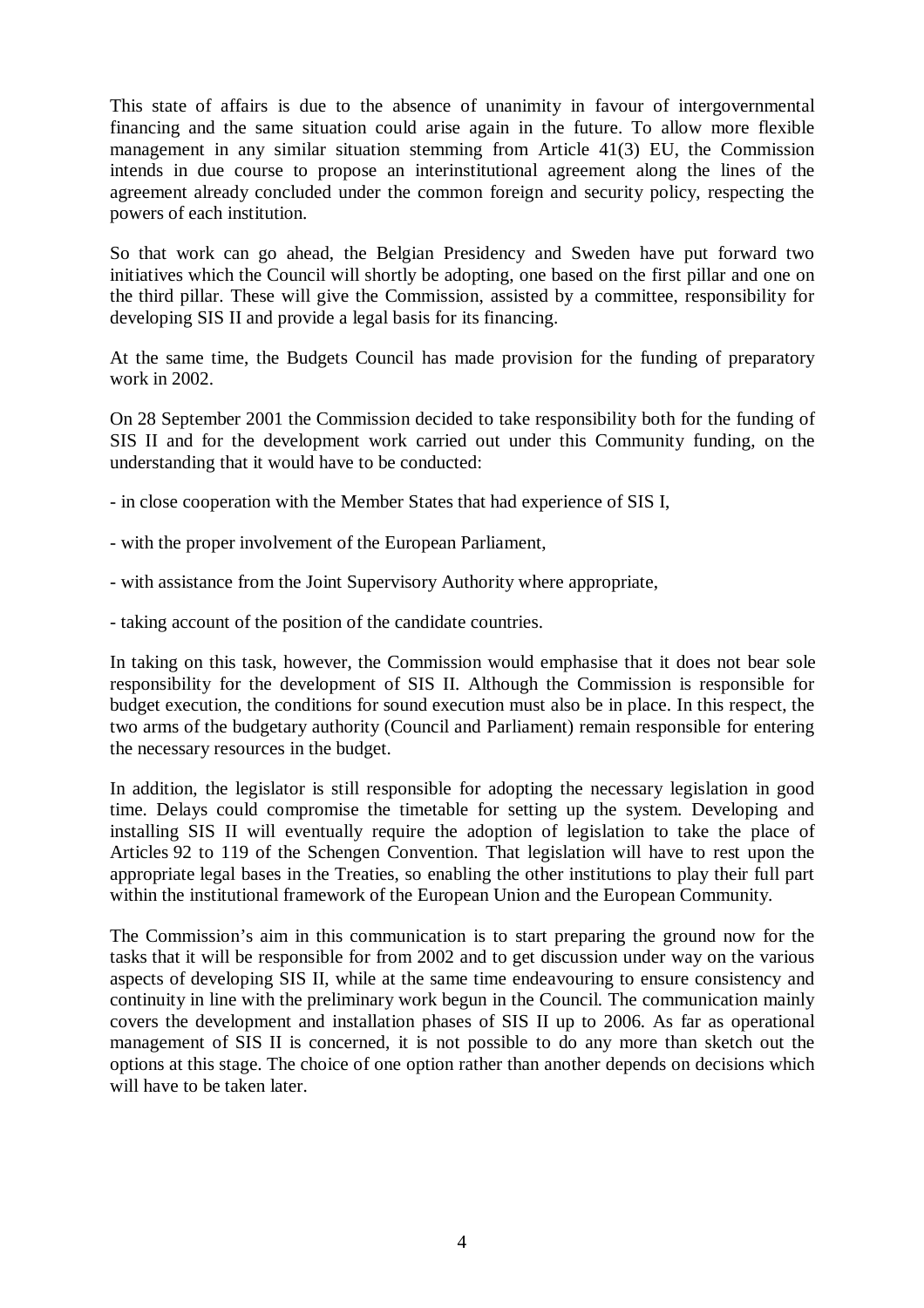## **2. THE PRESENT SITUATION**

## **2.1. Integration of the Schengen** *acquis* **into the European Union framework**

## *2.1.1. The SIS in the Schengen implementing Convention*

The SIS is a tool allowing the authorities concerned to cooperate in implementing the various policies required in order to establish an area without internal frontiers.

Article 93 of the Schengen Convention (CIS) states that "*the purpose of the Schengen Information System, under this Convention, is to maintain public order and safety, including State security, and to implement the provisions of this Convention concerning the movement of persons in the territory of the [Member States concerned] by means of information transmitted via this system*".

The SIS contains only those categories of data supplied by the Member States that are necessary for the purposes of extradition (Article 95), refusing entry (Article 96), locating missing persons or persons who require protection (Article 97), locating witnesses and persons accused or convicted of offences (Article 98), discreet surveillance or specific checks (Article 99) and finding objects sought for the purposes of seizure or use as evidence in criminal proceedings (Article 100). The Member State issuing the alert checks whether a case is important enough to warrant entry of the alert into the SIS (Article 94 CIS).

The system comprises national components (N-SIS) and a central technical support function (C-SIS) located in Strasbourg, which is managed on behalf of everyone under the responsibility of France. Each N-SIS data file has to be identical to all its other counterparts, which is done by transmitting information on-line via C-CIS. The authorities in a particular Member State can search only their own N-SIS data file (Article 92(2) and (3) CIS).

The Schengen implementing Convention also includes a separate chapter on the protection of personal data and data security under the SIS (Articles 102 to 118 CIS). A Joint Supervisory Authority was set up, principally responsible for supervising C-SIS (Article 115 CIS).

## *2.1.2. Measures integrating the Schengen acquis into the European Union framework:*

The Schengen *acquis* was integrated into the framework of the European Union on 1 May 1999 by the Protocol annexed to the Treaty of Amsterdam and the Council defined the parts of the Schengen *acquis* integrated in the Union framework in its Decision of 20 May 1999.<sup>2</sup> These included the arrangements regarding the SIS, that is Articles 92 to 118 of the Schengen Convention and the relevant decisions and declarations of the Executive Committee (including decision SCH/Com-ex (98) 29 rev of 23.6.1998 concerning a catch-all clause covering the whole technical Schengen *acquis*<sup>3</sup> adopted in connection with the operation of the SIS).

The Schengen *acquis* was incorporated as it stood, with a few essential adjustments to enable it to be applied from 1 May 1999 under the legal and institutional framework of the Union

<sup>2</sup> Council Decision 1999/435/EC concerning the definition of the Schengen *acquis* for the purpose of determining, in conformity with the relevant provisions of the EC and EU Treaties, the legal basis for each of the provisions or decisions which constitute the *acquis*, OJ L176, 10.7.1999, p. 1.<br><sup>3</sup> OJ L239, 22.9.2000, p. 144.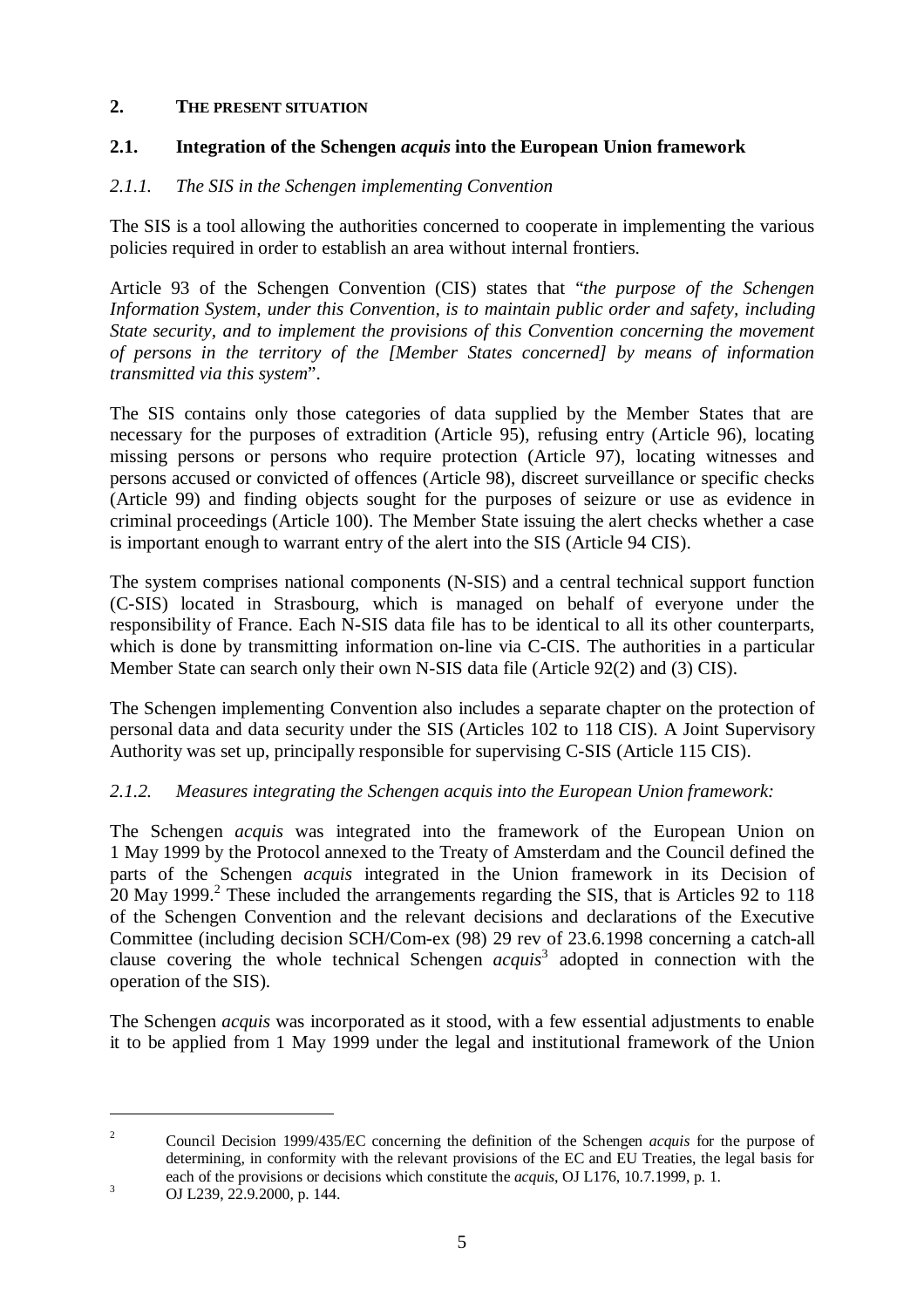(Article 1 of the Protocol incorporating the Schengen *acquis* into the framework of the European Union, subsequently referred to as the "Schengen Protocol").

In the course of work on the measures necessary to incorporate the Schengen *acquis* in the EU framework, the Commission's departments floated the idea of setting up an agency to run the SIS. But this was turned down by the Member States because of doubts about whether it would be possible to set up the agency in time for the entry into force of the Treaty of Amsterdam, with the consequent risk of affecting the operational nature of the SIS. However, the Member States did indicate that this position in no way prejudged the question of the running of the future SIS II at a later date.

Among the measures adopted to incorporate the Schengen *acquis* in the EU, the Council Decision of 20 May 1999 determining the legal basis for each of the provisions or decisions which constitute the Schengen *acquis*<sup>4</sup> is of particular importance. One of the objectives of this "breakdown" of the elements of the Schengen *acquis* between the first and third pillars was to provide the legal basis for future proposals to develop the Schengen *acquis*.<sup>5</sup>

However, the Council was unable to reach a decision on the provisions regarding the SIS, which are cited in the annexes to Decision 1999/436/EC only *"pour mémoire"*, without determining a legal basis.

In the absence of a "breakdown" by the Council, the provisions of the Schengen *acquis* concerning the SIS are *"regarded as acts based on Title VI of the Treaty on European Union"* under the last sentence of Article 2 (1) of the Schengen Protocol. However, under Article 5(2) of the Protocol, any new proposal concerning the Schengen *acquis* must be based on the appropriate legal base or bases in the Treaties even if the Council has not decided on the breakdown of the relevant elements of the Schengen *acquis* between the first and third pillars.

## **2.2. Operation of SIS I**

The SIS is a reporting system, i.e. a search instrument consulted by the police, border police, customs, and authorities responsible for delivering visas and residence permits, each having access to the categories of data needed to carry out its specific task.<sup>6</sup> The input of data into the SIS is the direct responsibility of each Schengen State and alerts in the SIS are governed by the national law of the Schengen State entering them unless more stringent conditions are laid down in the Schengen *acquis*.

The SIS data enable users to identify persons and objects, ascertain reasons for searches, determine desired priority action and, when necessary, ensure the protection of staff in charge of controls. In the event of a hit (i.e. when a person/object is found), the authority in charge usually contacts the national SIRENE office to get additional information. This is supplied through bilateral contacts between the national SIRENE offices involved, following strict procedures laid down in the SIRENE Manual.

More than 10 million items of data are stored in the SIS. The vast majority concern identity documents which have been stolen or lost. The number of persons on whom alerts have been issued (under Articles 95 to 99) is over one million, with 90% of these issued under Article 96. The statistics submitted to the Council on the number of hits, though difficult to compare

<sup>&</sup>lt;sup>4</sup><br>Council Decision 1999/436/EC of 20 May 1999, OJ L176, 10.7.1999, p. 17.<br><sup>5</sup><br>Art. 101 of the Schengen Convention.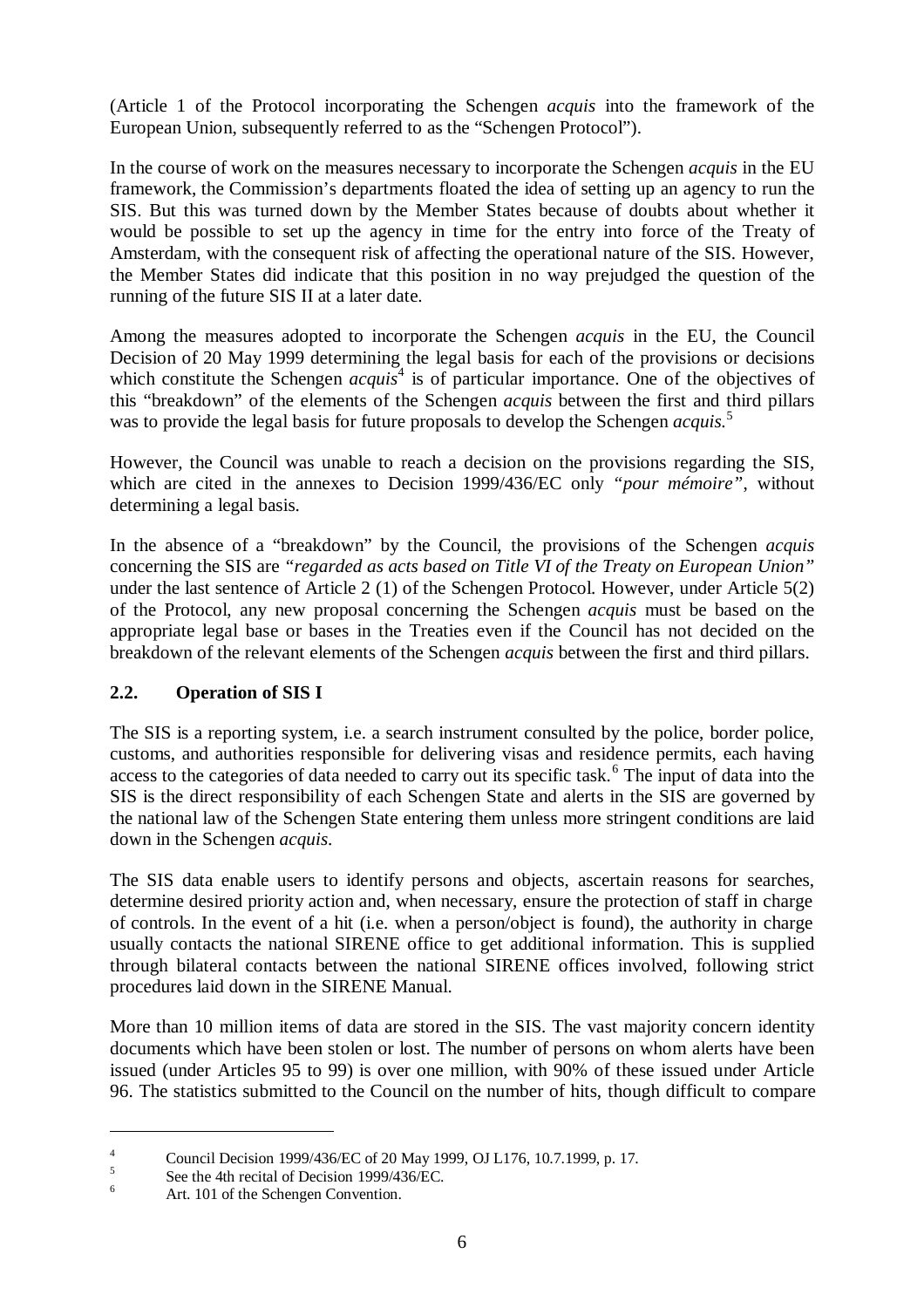because they are calculated using different national methods, reflect the Member States' positive view of the system's efficiency.

Years of experience have enabled users not only to become familiar with the possibilities offered by the SIS but also to identify aspects where there is room for improvement. The Joint Supervisory Authority (JSA) has played a crucial role in this respect, issuing opinions and recommendations for the proper functioning of the SIS in line with the rules and rights relating to data protection laid down in the Schengen Convention. In particular, it identified 15 recommendations in April 2000, most of which having already been acted upon.<sup>7</sup>

In this context, and on the basis of its evaluation of the operation of the current system, the Council started work with a view to developing a SIS II.

## **2.3. Work under way**

Discussions on possible technical and functional improvements to the SIS started in 1996 and an initial feasibility study on SIS II was carried out in 1998. But recently discussions within Council have intensified,<sup>8</sup> particularly in view of the forthcoming enlargement of the Union.

The project was given a new impetus under the Swedish Presidency, as the Council working groups started to make progress with preparatory work for SIS II.<sup>9</sup> The SIRENE working group, together with the SIS working group, have been drafting a list of possible new features.<sup>10</sup>

Building on this work, including all the proposals made by Member States and proposals following the JHA Council of 20 September on terrorism, the Belgian presidency is now preparing for a discussion by the Council of the possible new requirements to be tackled by the SIS and what priorities should be followed. At the same time it was confirmed that, since not all the developments envisaged could be tackled under SIS I, SIS II should be a new system.

The Commission would like to stress the importance of making progress in defining the functions of the SIS. In particular some of the proposals currently under discussion would fundamentally change the purpose of the SIS, transforming it from a reporting system to a reporting and investigation system. In addition it notes that although some proposals could

<sup>&</sup>lt;sup>7</sup> Five will have to be taken on board when developing SIS II. For example, priority should be given to finding a permanent technical solution to guarantee that no EU citizen or other beneficiary of EC law on the free movement of EU citizens would be put on the list provided for in Article 96. Also the issue of

misuse of identity should be addressed.<br>
8 SIS 2 COMIX 21; CATS 9 SIS 30 COMIX 238; CATS 14 SIS 40 COMIX 304.<br>
9 Document SN 2728/01, outlining the strategic technical requirements on a new infrastructure for SIS; and the SIS-TECH 32 outlining the technical implications of the new functions which are currently under discussion at Council level.<br>
<sup>10</sup> At present SIS users have listed four main types of new features:

<sup>-</sup> Information types; this refers to the need for new categories of data for input into SIS, such as additional objects or categories of persons. It also covers changes in the types of information, such as additional information on persons and objects to be displayed on-screen or the use of photographs;

<sup>-</sup> Technical functions; these are meant to simplify day-to-day work for users by improving the technical possibilities; for example, the handling of national characters;

<sup>-</sup> Rules; some of the proposed new functions are directed towards changing existing rules, such as mandatory fields and duration of alerts;

<sup>-</sup> Access; the possibility of extending SIS II to new users is under discussion. Apart from access for the new Member States, the need to extend access to Europol and other institutions will be assessed.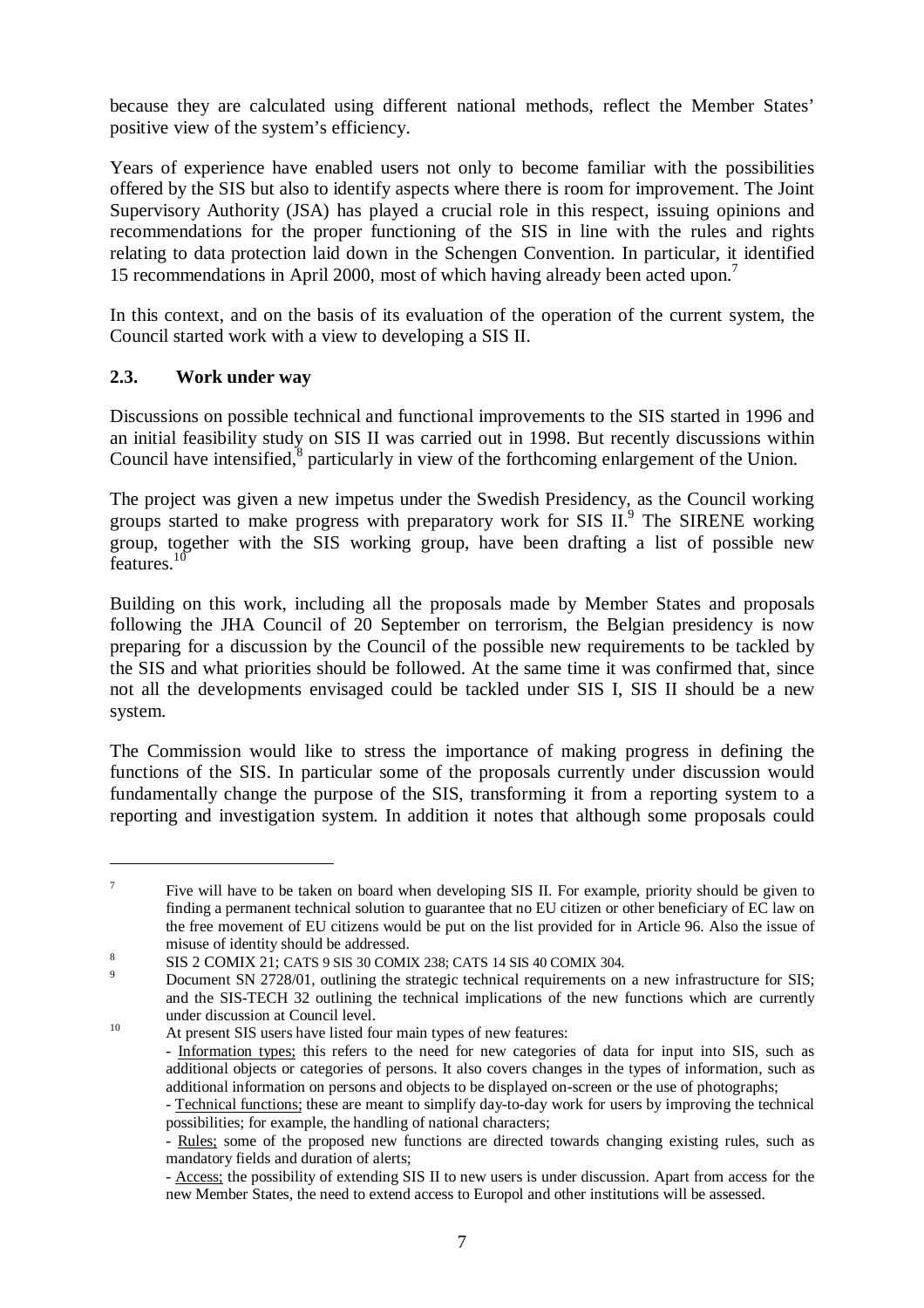already be implemented under the current system and will have to be taken into account in the new SIS II, many would depend technically on the development of SIS II.

Among the issues being debated are proposals to extend access to the SIS to a wider range of authorities, such as security and intelligence services, Europol, judicial authorities, Eurojust and asylum authorities, or possibly even to include authorities such as those which are responsible for residence permits.

These proposals, in particular those already planned in response to existing instructions from the European Council or following various initiatives, such as the proposal to grant access to Europol<sup>11</sup> envisaged under the Action Plan adopted in 1998 at the Vienna European Council, could be implemented fairly quickly and without excessively complex technical implications. The Commission also notes that access for judicial authorities could also be considered by the Council when it in discusses a European arrest warrant. The authorities mentioned in the framework decision should also have access to the system. Furthermore alerts under Article 95 for temporary detention with a view to extradition could be extended so as to contain all the additional information of the European arrest warrant, providing a basis on which to arrest and surrender wanted persons.

There are also a number of other issues relating to new categories of data which would be added to the current system or to the future possibility of making the SIS data available for wider police purposes and for wider purposes relating to the movement of persons in the Schengen area.

The Commission's view in this matter is that the debate should take full account of, and be complementary to, parallel developments in other areas under discussion in the European Union. In particular, the SIS should not duplicate the function of the Europol Information System, which is due to be implemented in 2002 as a support system for analysis and investigation of serious organised crime, but should rather focus on preventing and detecting threats to public order and national security.

As regards the other core function of the SIS, i.e. the application of the provisions on the free movement of persons, improving the role of the SIS should be evaluated in the appropriate Council framework. In this connection, it wishes to highlight point 26 of the conclusions of the JHA Council of 20 September, calling for the establishment of a network for exchanging information on visas issued. The Commission's view is that this question should be studied in connection with the development of SIS II. A new function for exchanging information on visas issued would involve information that is already obtained from or required of visa applicants. A visa function of this kind could be useful, in particular as an identification tool for the following purposes: combating terrorism and organised crime, ensuring the authenticity of issued visas at external borders, improving the examination of visa applications to make it easier to check the *bona fide* status of travellers (starting from the second application for a visa), facilitate movement for travellers who have lost their documents, and contributing towards returning illegal residents.

More generally in relation to its task in terms of technical development of SIS II, the Commission would like to stress that it is important for political guidelines on the proposed new functions, including on first-pillar related functions, to be laid down by the Council in December so as to make technical work easier.

<sup>&</sup>lt;sup>11</sup> The objective being to promote police assistance for the prevention and detection of criminal offences.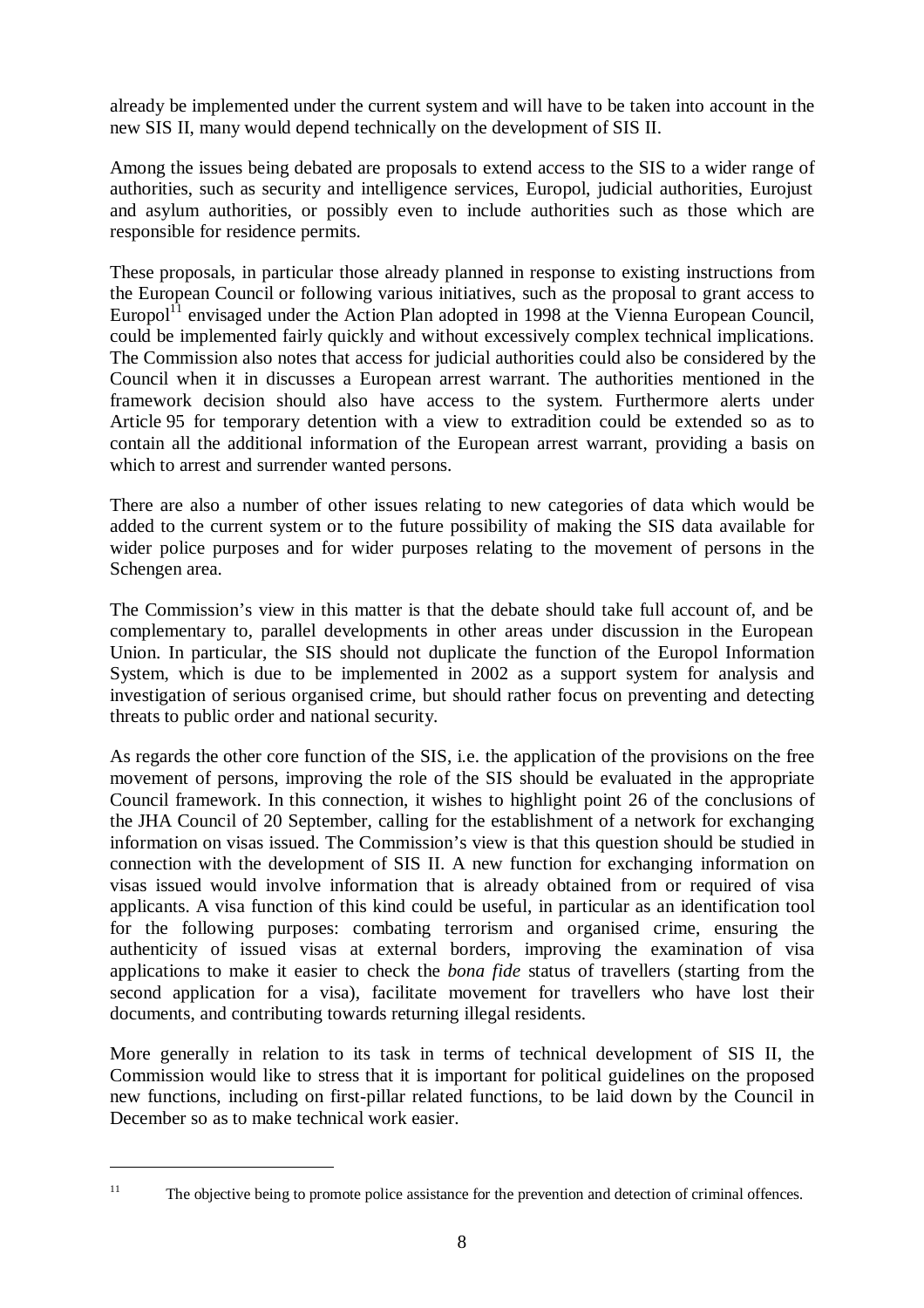It would also emphasise that each of the new functions agreed by the Council, including those which could be gradually added in the longer term, will require careful assessment from the legal, data protection, financial and technical point of view.

Finally, the Commission recalls that due account will have to be taken of the European Parliament's opinion.

## **3. DEVELOPMENT OF SIS II FROM 2002**

## **3.1. Technical work to be carried out**

## *3.1.1. Project management from 2002*

Being in charge of managing technical development from 2002, the Commission would like to specify a number of key elements in the approach it will follow, aimed at ensuring the success of the operation within a tight time-schedule. It will:

- ensure coherence and continuity in line with work undertaken within the Council structure. The development of SIS II will be run in close cooperation with the Member States, in particular through the committee procedure to be decided by the Council following the Belgian-Swedish initiatives.
- request the appropriate resources needed for the management of the project. A Project Management Team is currently being set up to coordinate development of the project and will be a clearly identified contact point for the Member States (see Annex). Additional external expertise will be called upon where necessary.
- take into account the internal guidelines it has developed for other major IT projects, in particular those drawn up to ensure that security aspects are incorporated at an early stage. Observing these guidelines will also make the public procurement procedures easier. Furthermore, the Commission will take advantage of earlier work that may be relevant, for instance certain projects, studies and research conducted under the Information Society Technology Programme (Fifth Framework Programme), the Interchange of Data between Administrations Programme (IDA), the e-Europe initiative, or EURODAC.
- ensure that there is independent external quality control (also including the feasibility study, as described below).
- ensure that data protection requirements are respected at all stages during the development phase. The Schengen Joint Supervisory Authority will have a role to play in this respect. In due course the European Data Protection Supervisor, once he has taken office, will also have to play the role conferred on him by the Regulation of 18 December 2000.<sup>12</sup>

<sup>&</sup>lt;sup>12</sup> Regulation EC No 45/2001 of the European Parliament and of the Council of 18 December 2000 on the protection of individuals with regard to the processing of personal data by the Community institutions and bodies and on the free movement of such data.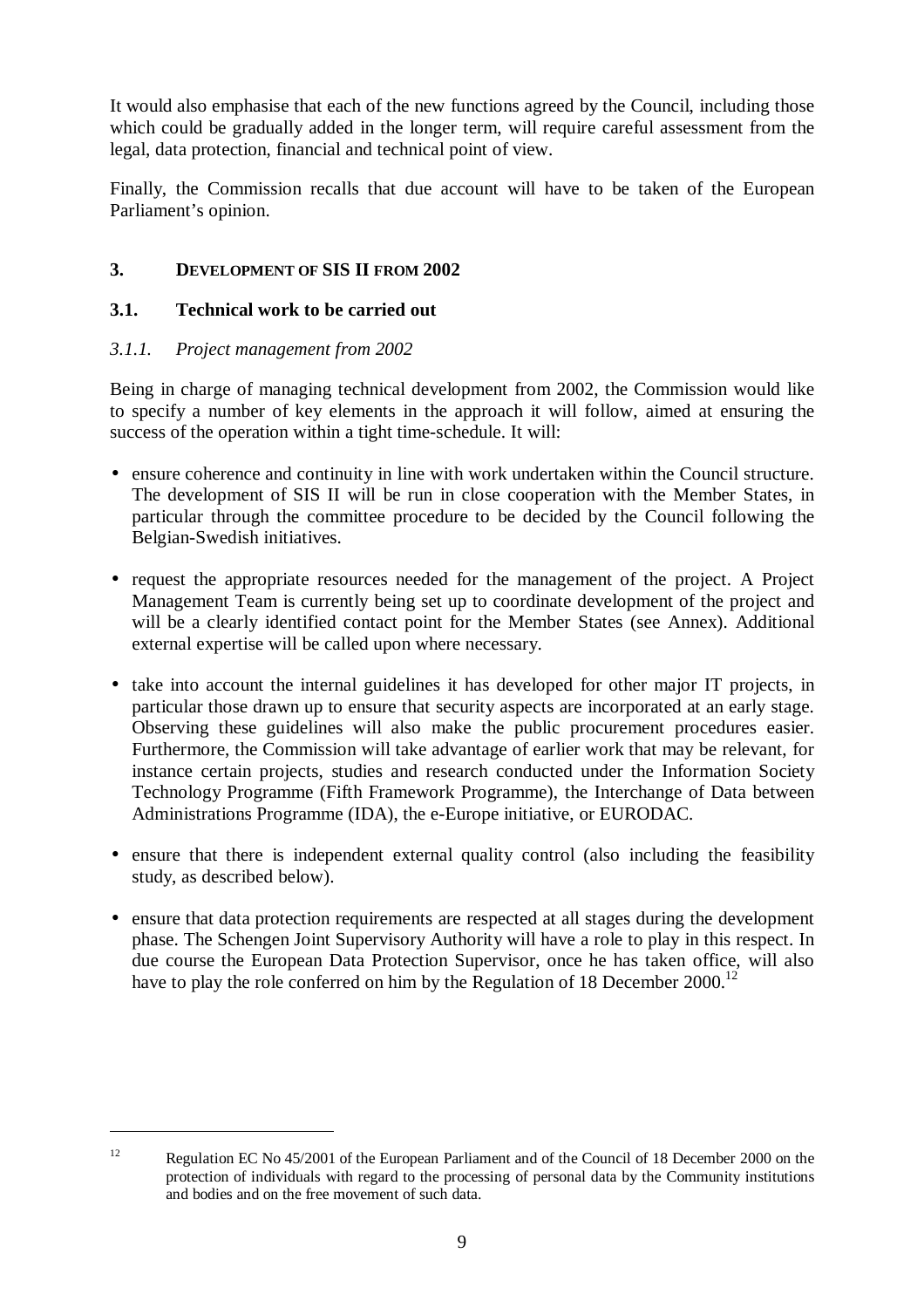## *3.1.2. Technical aspects*

## 3.1.2.1. Technical development phases of SIS II

Planning for the technical development of SIS II will follow the sequence described below. The Commission would point out, however, that the successful launch of the project requires that Member States first agree on the main functions of SIS II and that successful completion of the project requires that they should have agreed in due time on the functions and data to be handled by the final technical solution.

## (1) Preparatory work and feasibility study

Alongside preparatory work under way in the Council, $13$  a feasibility study, prepared in close association with the Member States, will be commissioned covering technical, financial and organisational aspects of the development and installation of SIS II.

The study will have to cope with changing political and legal constraints. The current debate on the nature of the SIS will inevitably have an impact on the technical solution to be considered as there is a significant difference between, for example, a system that only forwards messages and one which would also handle queries from end-users, as some are suggesting.

The study will have to assess the feasibility of a strategic approach involving an extendable technical infrastructure that could gradually be adapted to current and future requirements. It will also have to specify a feasible timetable for the installation of the system, help to identify any steps needed to reduce or eliminate risks involved in its implementation and check the conditions necessary for successful completion of the project within the deadlines set.

In addition, the study will examine whether it would be more efficient to have a centralised or decentralised system, even if this choice, going beyond the technical sphere, will have to be decided upon at political level. $^{14}$ 

Finally it will provide a sound basis for committing the human and financial resources required to complete the project and ensure the workability of the technical solution finally chosen.

## (2) Development and construction (through public procurement)

The second phase will begin with the launch of a call for tenders to select the supplier of the technical solution, who, under the responsibility and close supervision of the Commission, will begin implementation of the system.

The technical specifications for SIS II tenders will be based on the outcome of the feasibility study. The specifications will have to take due account of the requirements agreed by the Council (data, functions, access, etc.) or, in absence of such agreement,

<sup>&</sup>lt;sup>13</sup> The main documents prepared so far by the SIS-TECH Council working group in the framework of the preparatory works for SIS II will be carefully considered.<br>It should be pinpointed that the choice to have or not a central part of SIS II should be distinguished

from the assessment on the need to have, when SIS II will be operational, a central organisation to accomplish a number of tasks such as user helpdesk or monitoring of security.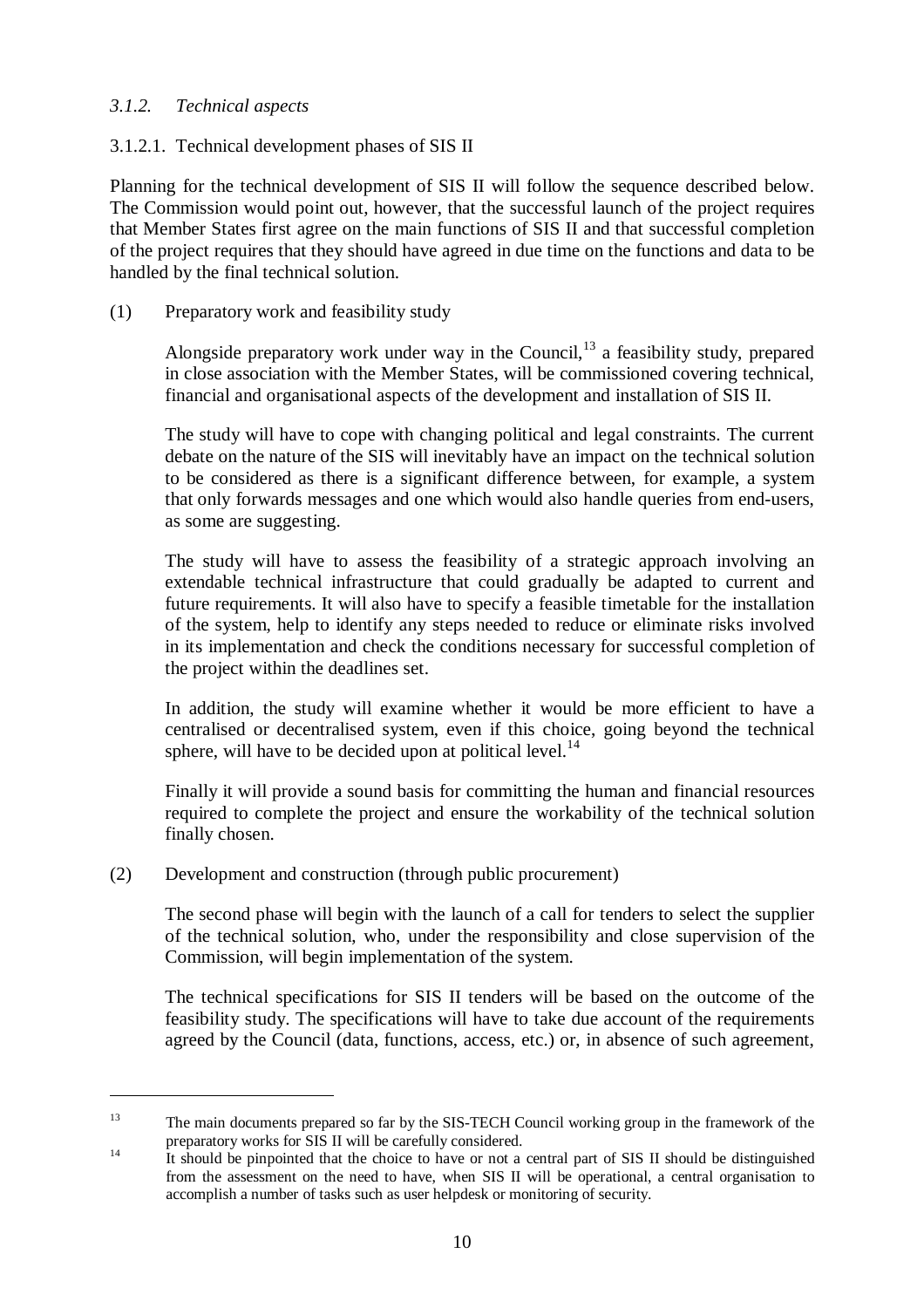permit options for new requirements that may arise. They should also enable the Commission to retain control over the system's development.

(3) Acceptance and customisation

Acceptance tests will be carried out before customisation, when the solution proposed will be checked against the technical requirements defined and, at a later stage after customisation, in the light of users' requirements. The content of customisation will depend on the flexibility of the solution chosen, according to whether it will need to be adapted to new functions or adapt itself to handle new functions.

(4) Migration to SIS II and preparations for the operational phase

Migration from SIS I to SIS II, together with preparations for integrating the new Member States, constitutes the final phase of the project.

Migration to SIS II will be subject to a risk assessment that will be carried out to determine whether it would be more effective to run the two systems in parallel in a pre-operational phase or to migrate directly from SIS I to SIS II.

In addition, to ensure that the operational phase gets off to a good start, the call for tenders described at (2) will ensure that the contractor has to provide maintenance and support.

3.1.2.2. Basic technical requirements

The current technical characteristics of the SIS must be taken into consideration when setting out the technical requirements for SIS II. Basically, the current function of the system is to validate and forward messages from Member States to all other Member States and to guarantee that all of them have the same data. It operates 24 hours a day and has to be protected by features allowing high availability and security.

On this basis, and bearing in mind the objectives and functions of the SIS, as well as the need to avoid reproducing current shortcomings in the new system, the technical solution sought should have the following basic characteristics:

- SIS II must be based on modern off-the-shelf technology, so as to offer a simple and manageable solution and keep down maintenance costs and changes in comparison with the current system;
- once set up, the IT solution should be easily adaptable to incorporate new fields or categories of data. It should also be possible to continue developing the technical solution while progressively adding new functions;
- a specific requirement should be to keep down the time needed for testing and making changes, such as incorporating the new Member States. In this respect, developing common national interfaces would be a crucial factor;
- in view of the higher number of end users and the potential new functions of SIS II, the new solution will have to be able to handle larger volumes of data than the current SIS;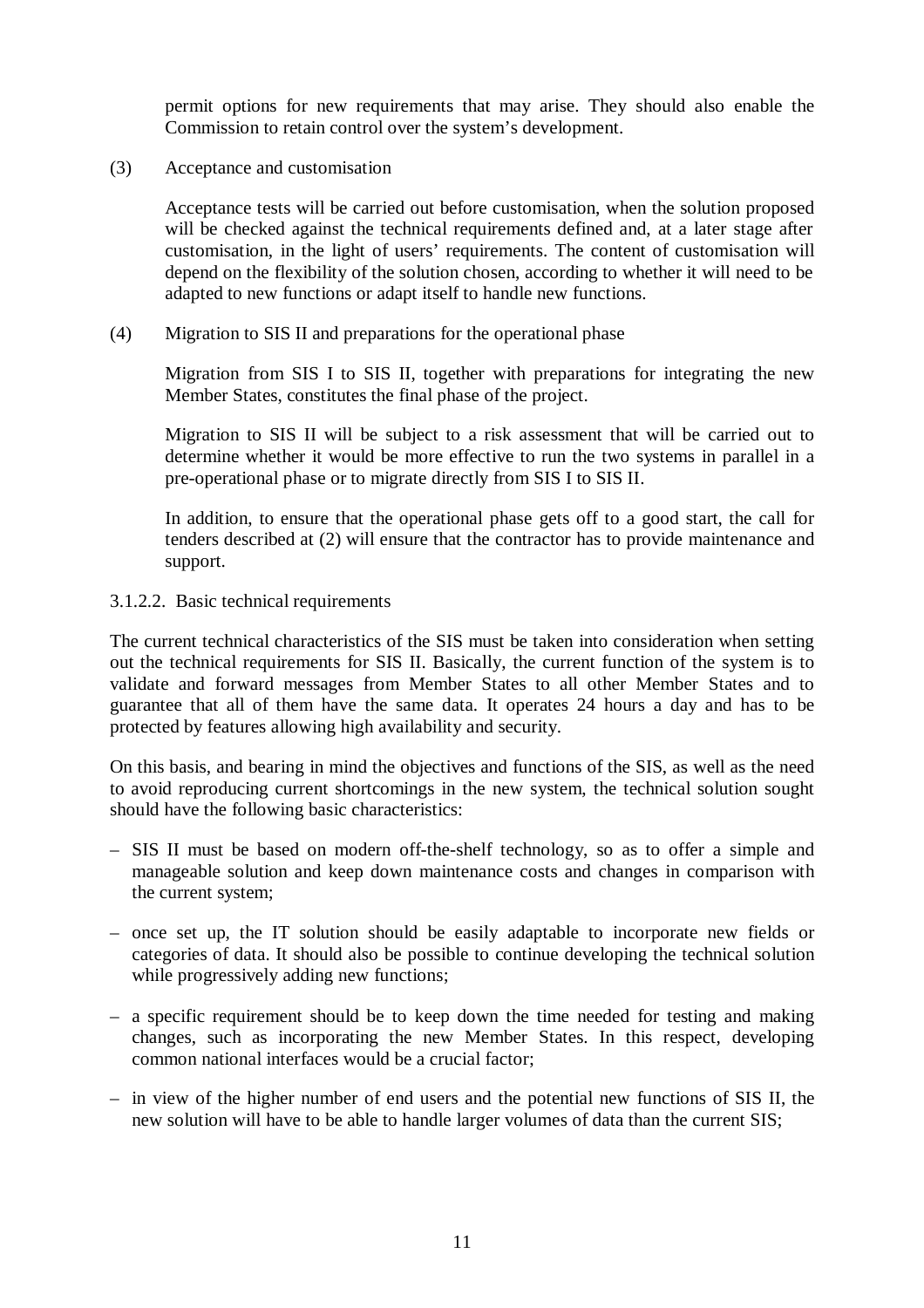– ensuring security is essential in the project and, in this respect, the full list of existing provisions will be the basis to build upon. The use of Common Standards and other possibilities will be explored.

3.1.2.3. The future network for SIS II

Defining the network to be used by SIS II (and its security) should be seen as a separate part of the overall solution and will have to be treated at least as a sub-project within the project. In the case of a centralised system, three main options require further evaluation:

- the use of the current network "SISNET", extended and adapted to handle a larger number of Member States and a more modern communication protocol;
- the use of IDA generic services, notably the TESTA European admnistrative network.
- a complete new network. This option, obviously the most costly, would require the same kind of planning, specifications, implementation phases, etc. as described above.

## **3.2. Institutional framework for the measures necessary for developing SIS II**

Introducing SIS II is a large-scale project of major political importance. Obviously the project can only be completed in time through a sustained joint effort by all the institutions concerned and the Member States. Their degree of involvement, however, will vary according to the nature of the measures that will have to be adopted for the development of SIS II and its installation. A distinction therefore has to be made between technical and organisational measures and decisions and legislative measures.

Technical measures and decisions, in other words launching the feasibility study in 2002 and then an invitation to tender for the installation of SIS II, are the responsibility of the Commission.

However, as already indicated, it will not act alone in this task and will call on the expertise of the Member States, through the committee envisaged in the Belgian-Swedish initiatives.

The European Parliament will be kept informed of progress in line with the committee procedure specified in Council Decision 1999/468/EC of 28 June 1999 laying down the procedures for the exercise of implementing powers conferred on the Commission<sup>15</sup> and with the Agreement between the European Parliament and the Commission on this subject.<sup>16</sup>

The legislative measures, which will mainly cover the aspects of the SIS referred to in Articles 92 to 118 of the Schengen Convention, will have to be based on the appropriate legal basis or bases in the Treaties and will not be dealt with under the committee procedure referred to above.

The institutions and the Member States will thus perform their proper role under these legal bases. It should be noted that the Member States, like the Commission, have a right of initiative under the Treaties, but for measures based on Title IV EC this right only extends up to 30 April 2004.

<sup>&</sup>lt;sup>15</sup> OJ L184, 17.7.1999, p. 23<br><sup>16</sup> OJ L256, 10.10.2000, p. 19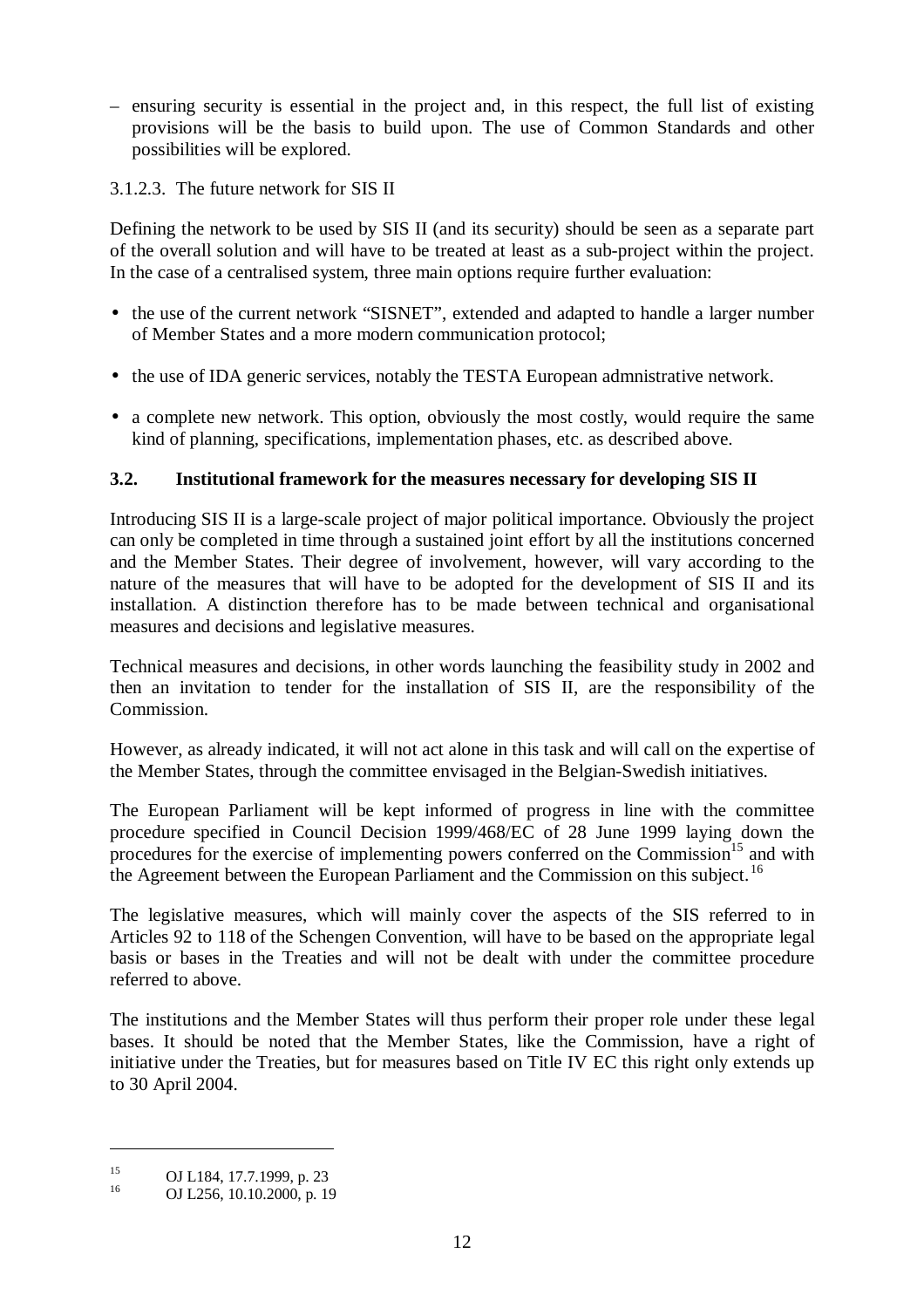The Commission would like to stress the importance of a clear definition of the measures under the two categories in order to determine the institutional framework in which each of the measures must be handled. With this end in view, the declaration to be made when the two Belgian-Swedish initiatives are adopted will list the elements in the development of SIS II that will come under the committee procedure set up to assist the Commission in its technical work or under legislative initiatives to be drawn up in the framework of the programme which the Belgian Presidency is about to initiate.

## **3.3. Determining the appropriate legal bases for legislative proposals to develop SIS II**

The legislative instruments necessary to develop SIS II must be based on the appropriate legal basis or bases in the Treaties. In 1999 the debate held on this subject at the time of the integration of the Schengen *acquis* in the context of the EU was marked by an essentially pragmatic and, in itself, legitimate preoccupation, namely not to risk affecting the operational nature of the SIS by fixing a dual legal basis in the Treaties. The Commission considers that it should now be possible to reach an agreement on this point.

The Commission's position, which it defended during discussions on the breakdown of the elements of the Schengen *acquis*, is to emphasise that although SIS is an essential element in the cooperation developed under Schengen, it is not an end in itself but is meant to support implementation of the measures and forms of cooperation referred to in the other chapters of the Schengen Convention. The provisions on the creation of the SIS and its operation and use are explicit in this respect, the purpose of the SIS being to safeguard security and public order and to apply the provisions on the free movement of persons (Article 93). The SIS cannot therefore be reduced to an instrument for the sole benefit of police and judicial cooperation in criminal matters in the context of Schengen and does not fall solely under Title VI of the EU Treaty, but constitutes a mixed tool that also falls under the first pillar.

In support of this interpretation, the Commission would recall that the alerts referred to in Article 96 are used by the relevant authorities in connection with procedures for issuing visas, for controls on persons at external borders and within the Schengen area (compliance with conditions for entry and short-term stays), as well as in connection with procedures for issuing residence permits and the administration of foreigners. These are areas which, since the entry into force of the Treaty of Amsterdam, fall under the EC Treaty, notably Article 62. The Commission therefore considers that Article 96 of the Schengen Convention has its legal basis in the EC Treaty (Articles 62, 63 and 66).

Although an alert referred to in Article 96 may contribute towards preserving public order, it sometimes entails action that does not amount to a form of police cooperation within the meaning of Title VI of the EU Treaty (or Title III "Police and security" of the Schengen Convention). An alert for the purposes of refusing entry entails measures that fall under the heading of entry and residence of foreigners, whether they involve refusing a person a visa, removing them to an external frontier or deporting them if they are found within Schengen territory.

The Commission also takes the view that the elements of the Schengen *acquis* relating to the SIS itself are common to the first-pillar and third-pillar files (especially the provisions concerning the creation, operation and use of the SIS and those on data protection) and must be considered as having a dual legal basis.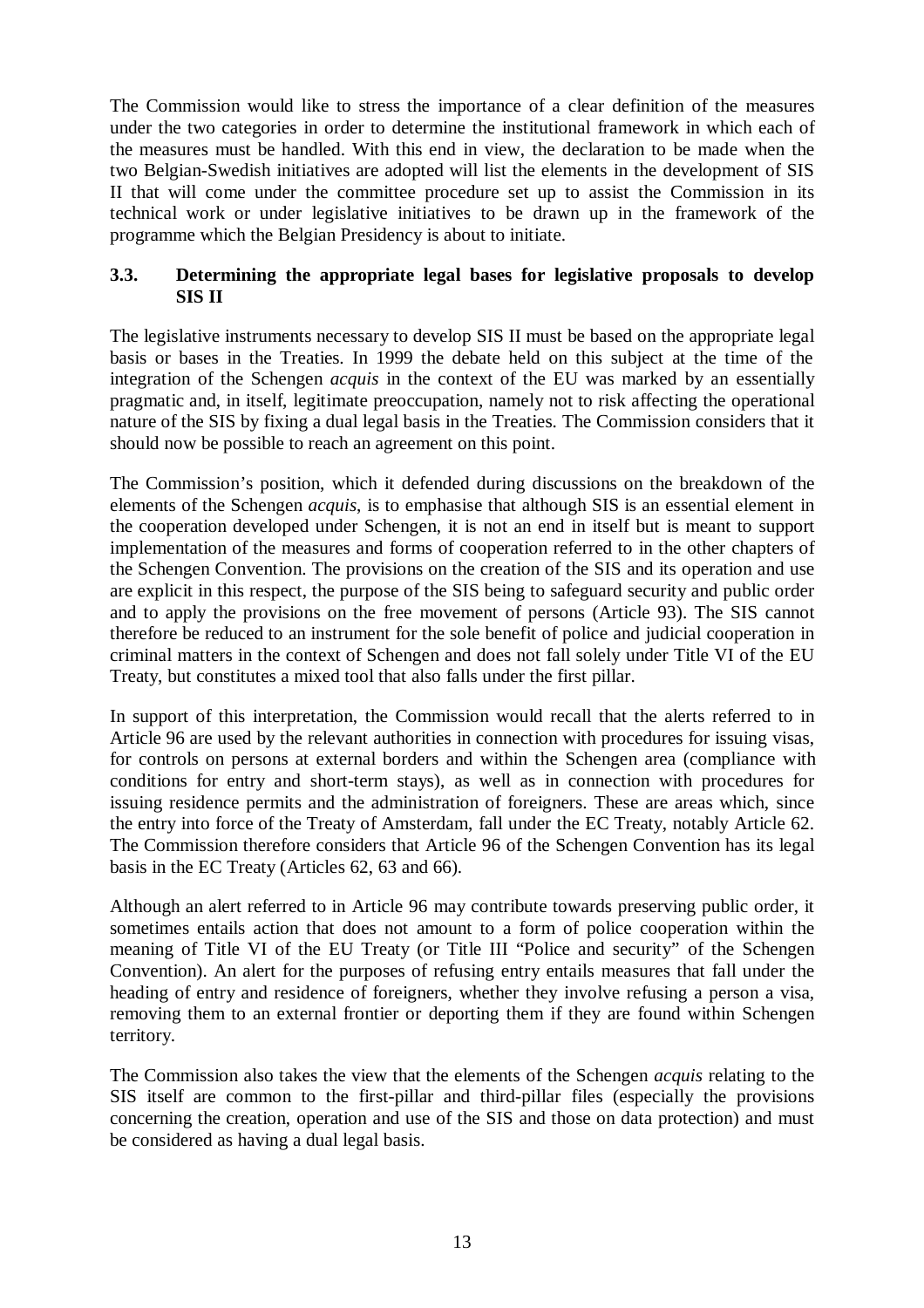The Commission would also point out that the Council Decision authorising the United Kingdom to participate partly in the SIS, like the two Belgian-Swedish initiatives, where the free movement aspect falls under the first pillar while police and judicial cooperation in criminal matters is based on the third pillar, confirm the mixed nature of the SIS.

This line of reasoning regarding the "breakdown" of the Schengen *acquis* between the first and third pillars also applies to the proposals necessary for the development of SIS II. Consequently, and because a "cross-pillar" proposal, i.e. based on both the first and third pillars, is not legally possible, the Commission considers that parallel proposals based on the first and the third pillar will have to be presented.

This is an element of legal complexity. However, determining the appropriate legal bases for proposals forming a development of the Schengen *acquis* is an obligation flowing from the Schengen Protocol and must be conducted objectively, in full compliance with the Treaties.

These difficulties are not insoluble and legally correct solutions could be found, for example by deciding to implement an instrument under the first pillar at the same time as one under third pillar.

## **3.4. The effects of "variable geometry"**

Another legal difficulty relates to the "variable geometry" that applies in the areas under Title IV of the Treaty, which stems from the Protocols annexed to the Treaty of Amsterdam on the participation of certain Member States of the European Union – Denmark, Ireland and the United Kingdom – in the planned measures. In addition the association agreement concluded by Iceland and Norway with the European Union raises the question of their participation in the development of the Schengen *acquis*.

Under Council Decision 2000/365/EC, the United Kingdom will not take part in Article 96 of the Schengen Convention or other provisions relating to SIS except to the extent that they do not relate to Article 96. Under Article 8(2) of the Decision, the United Kingdom is deemed irrevocably to have notified the President of the Council under Article 5 of the Schengen Protocol that it wishes to take part in all proposals and initiatives which build upon the Schengen *acquis*, as it is authorised to do by the Decision. This therefore applies to proposals for the development of SIS II except those relating to Article 96.

The position of Ireland should be the same, as the mechanism provided for in the draft Council decision currently under consideration is similar to that adopted for the United Kingdom.

Moreover, the question of the possible participation of the United Kingdom and Ireland in new functions to be incorporated in SIS II will be governed by the relevant Protocols annexed to the Treaty of Amsterdam and/or the provisions adopted in application of those Protocols.

In the case of Denmark, a distinction has to be made between proposals based on Title VI of the EU Treaty and those based on Title IV of the EC Treaty, as Denmark participates fully in the former but not in the latter.<sup>17</sup> However, in the case of measures aimed to develop the Schengen *acquis*, Denmark may, under Article 5 of the Protocol, decide whether to transpose such a measure into its national law within six months of its adoption by the Council.

<sup>&</sup>lt;sup>17</sup> Protocol annexed to the Treaty of Amsterdam on the position of Denmark.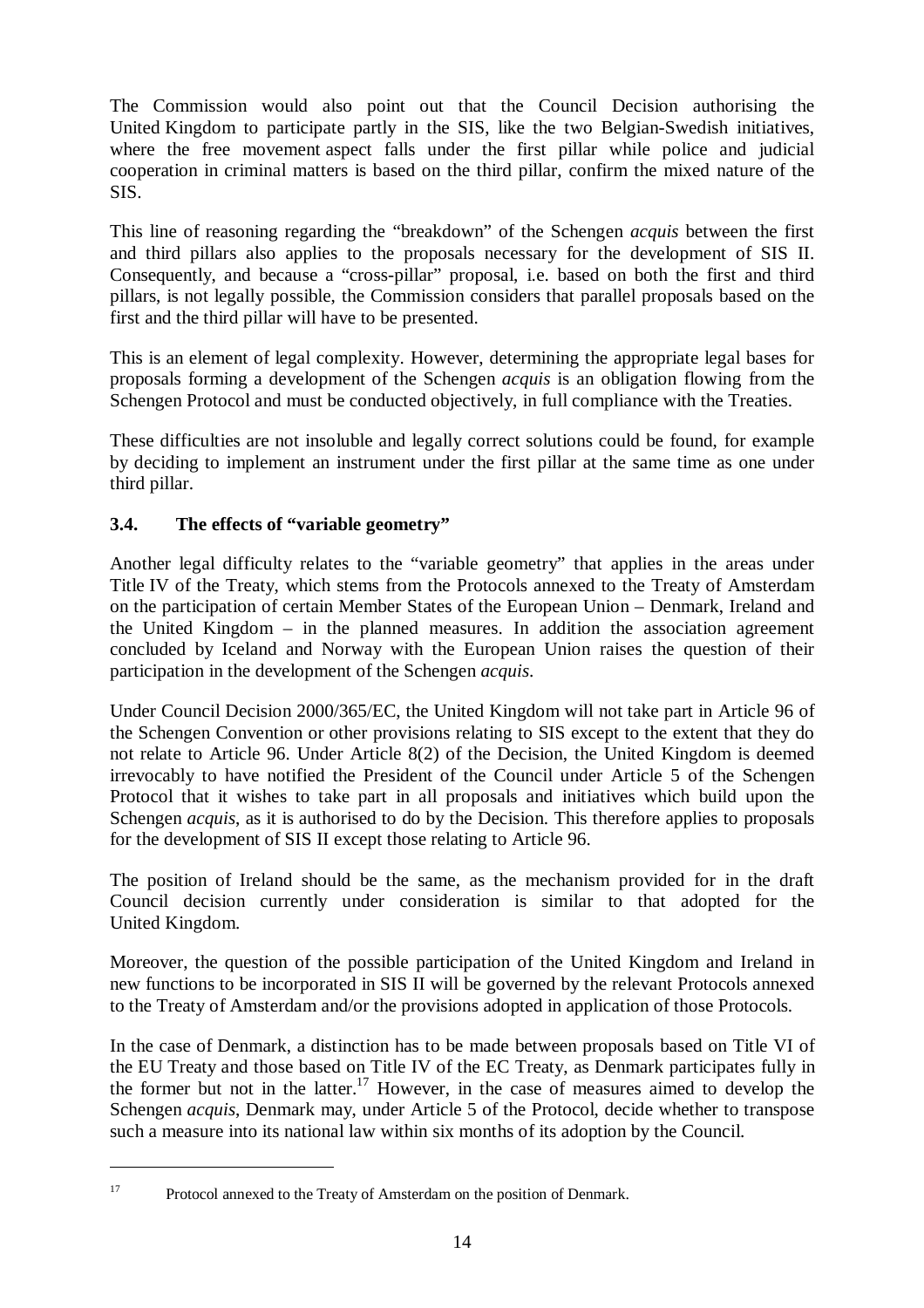Finally, regarding Iceland and Norway, Articles 92 to 118 of the Schengen Convention are part of the material scope of the Agreement concluded between the European Union and the two countries on their association with the establishment, application and development of the Schengen *acquis*. Legislative proposals to develop SIS II, whatever their legal basis, will therefore also have to be discussed in the Mixed Committee set up by the Agreement.<sup>18</sup>

## **3.5. Financial aspects of developing SIS II**

The financial implications of the technical development and installation of SIS II cannot be spelled out precisely at this stage, but some indications can already be given on the basis of the figures provided by the Council in the financial statement accompanying the Belgian-Swedish initiatives as well as on the basis of the current SIS system and comparisons with IT projects of a similar scale.

The financial implications will, of course, also depend on the structure and content of the system to be put in place. This first evaluation is detailed in financial statement annexed to this communication, which is based on a sound but indicative estimate of the costs of the various aspects of the projects, including the human resources involved. Without allocation of the appropriate financial and human resources to the project by the budgetary authority, the development of SIS II in time will be impossible.

The feasibility study to be launched in 2002 should provide additional elements to confirm the figures which are given here.

It should also be recalled that the contribution by Iceland and Norway towards the cost of developing SIS II will have to be decided in accordance with Article 12(1) of the Agreement concluded with the Union.

## **4. THE MANAGEMENT OF SIS II IN OPERATION**

Some initial reflection on the future management of SIS II in operation and the possibility of entrusting the central component to an agency took place during work on integrating the Schengen *acquis* into the legal framework of the Union. The option studied at the time sought to allow the institutional aspects of the SIS to be adapted to its new institutional environment. The Decision envisaged was meant to complement the decisions on the determination and breakdown of the SIS *acquis*, to which it referred. But in the absence of a decision on the breakdown of the provisions on the SIS between the first and third pillars, the discussions were unable to proceed. More recently, the Coelho report of 21 June 2001 produced as part of the European Parliament's evaluation of Schengen cooperation recommended the creation of a separate agency financed by the Community budget.<sup>19</sup>

In the Commission's view, it is too early to decide on one option or the other. In addition, such a debate should not, at this stage, divert work on the main priority, which is the development of the system itself.

<sup>&</sup>lt;sup>18</sup> The association of Iceland and Norway with the work of the Commission in the context of committee procedures will have to be settled in accordance with the exchange of letters annexed to the association agreement.

<sup>19</sup> Coelho Report, A5-0233/2001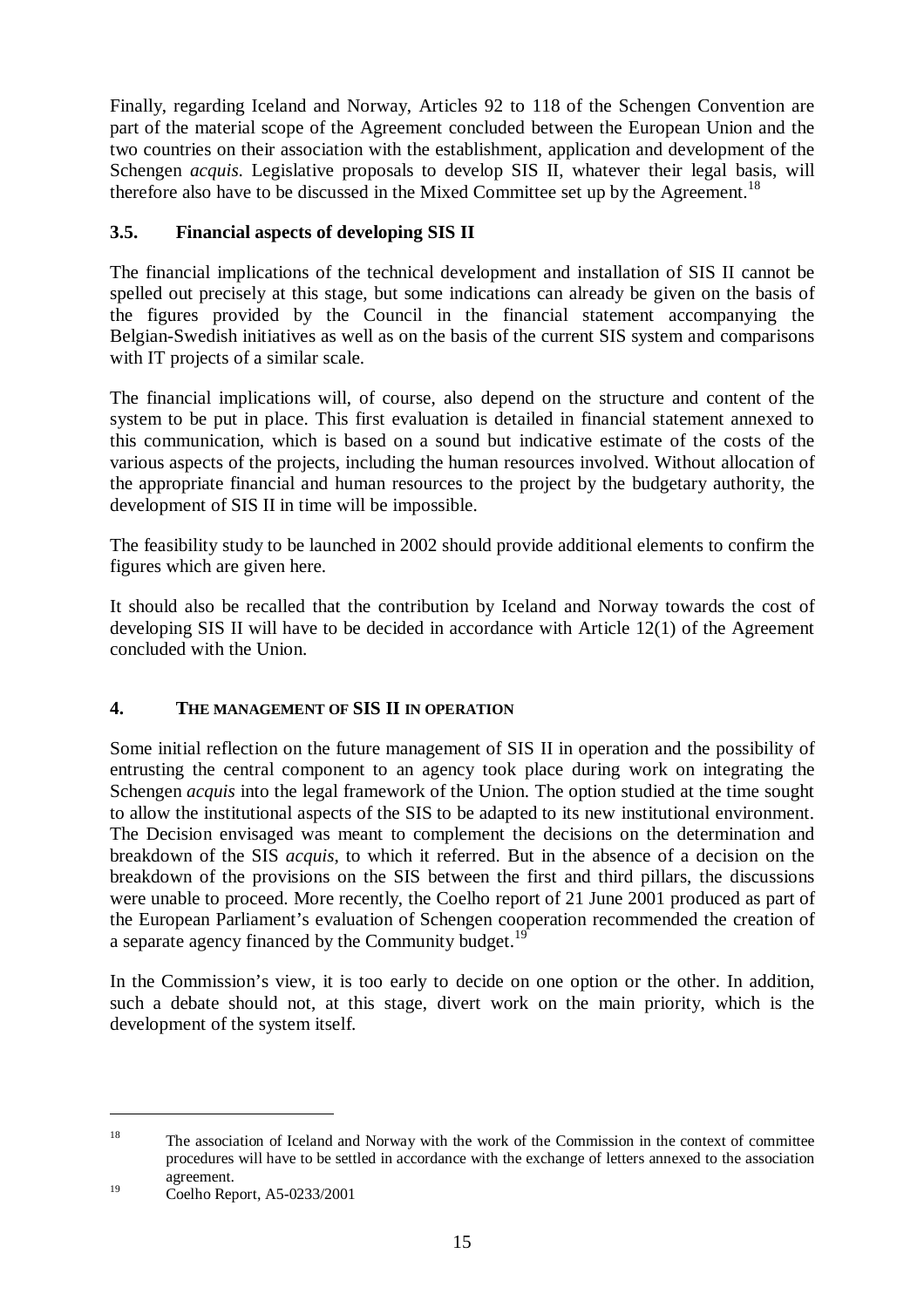However, the debate cannot be totally ignored, not least because it is clear that agreement in the Council on the central management structure will be necessary before the development and installation of SIS II is completed in order not to undermine its operation and the effort put into its development. In fact, regardless of the technical choice of whether the system should include a central component, a central unit would be needed to carry out various executive tasks, including the helpdesk function, monitoring security and maintenance.<sup>20</sup>

Consequently, the Commission wishes to bring the following aspects into the debate.

- The Belgian-Swedish initiatives relate to a single integrated system, a solution which is also endorsed by the Commission. It should be borne in mind that any decision to finance SIS II once it is operational will have to take due account its mixed basis under the first and third pillars.
- When considering possible options for managing the complex technical content of SIS II, the Commission would like to call on the thinking already under way on how to deal with the increasingly common situation where the Community faces new regulatory developments in highly technical fields requiring a high degree of specialisation. This has led the Commission to further elaborate on tasks which might lead to externalisation.<sup>21</sup> In view of the dual nature and highly technical content of SIS II, its management may actually call for externalisation.
- Externalisation can take several forms, including decentralisation, outsourcing and devolution. Once again, focusing on one option rather than another is premature at this stage since the options may vary according to decisions on the architecture and the content of the system. To start off the debate however, the Commission wishes to clarify the content of the concepts that will be further examined when addressing the issue of the management of SIS II:

**- Decentralisation** refers to the delegation of executive responsibilities to national public bodies with a public service mission backed by the State, which act as partners in implementing some Community policies. This option, mainly appropriate for a kind of management by networking, when collaboration with national partners to take into account specific local requirements is needed, might not be relevant, however, when considering the management of the central component of SIS II.

**- Outsourcing** refers to external contracts with private sectors*.* The contractors are not permitted to exercise public authority or discretionary powers and may only be entrusted with clearly defined technical and executive tasks. This option however, even if conceivable for purely maintenance tasks, should be evaluated in the light of the sensitivity of the SIS.

**- Devolution** refers to the delegation of executive responsibilities to public bodies, usually called agencies. As regards agencies, different options are possible, including in the light of existing precedents, depending on whether the tasks entrusted to them are purely executive or include management and whether their mandate places them under the first pillar and/or the third pillar (for instance the EMCDDA or Europol).

<sup>&</sup>lt;sup>20</sup> At this early stage, however, the result of the feasibility study is still needed to have a complete picture of the tasks of a future centralised unit and the amount of human resources that it will require.<br>Communication on matching the Commission's activities with its human resources (SEC 2000/200),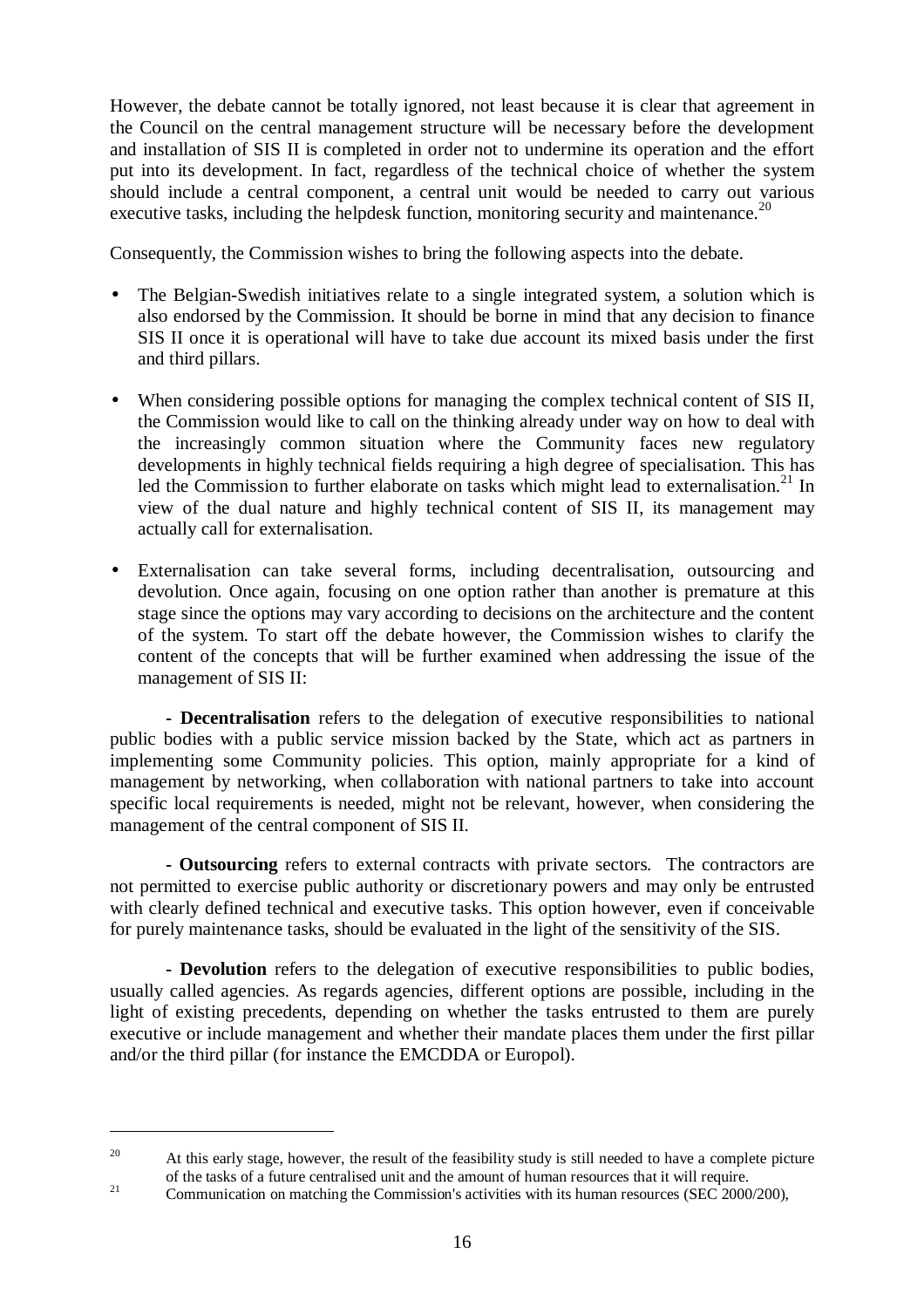At this stage, it is not possible to define precisely what tasks might be assigned to the management structure of SIS II. Clearly, however, the solution chosen should take into account the mixed nature of SIS II and ensure continuity with SIS I, retaining the advantages of a single integrated system.

Setting up an agency based on the appropriate provisions of the Treaties would offer many advantages, combining autonomy of action, inclusion of the Member States' expertise, and accountability. The advantage of this fairly flexible option should also be considered in the more general context of the current development or discussion of other operational and administrative instruments which could be handled by such an agency, for instance in the field of asylum, such as EURODAC. The need to develop a central SIRENE office to improve the coordination and quality of work could eventually arise, in particular following the discussion on new functions. If this is the case, the new body could be located on the same site as the central component of SIS II.

Other options, such as entrusting the management of SIS II to an agency such as Europol, could be evaluated in the long term. However, any evaluation would have to take account of the fact that third-pillar rules and procedures could not be applied to a single system which would include first-pillar related aspects without conflicting with the changes introduced by the Treaty of Amsterdam.

At all events the Commission considers that the option chosen will have to guarantee the operational effectiveness and continuity of the SIS and respect the institutional framework of the Union.

#### **5. THE INVOLVEMENT OF THE FUTURE MEMBER STATES OF THE EUROPEAN UNION**

Article 8 of the Schengen Protocol states: *"For the purposes of the negotiations for the admission of new Member States into the European Union, the Schengen acquis and further measures taken by the institutions within its scope shall be regarded as an acquis which must be accepted in full by all States candidates for admission"*. The entire Schengen *acquis* and its developments – including those concerning the SIS – will therefore have to be accepted and, when the time comes, implemented by the new Member States.

In this connection, it should be noted that in order to be able to be part of the area without internal frontiers, a Member State must participate fully in an operational SIS. Such participation is an essential prerequisite to lifting controls at the frontiers between the new Member State and the Member States that are already part of that area.

As indicated earlier, one of the objectives of developing SIS II is precisely to establish a system allowing the integration of the new Member States. It must be possible for them to be integrated as closely as possible to the date of their accession.

The candidate countries therefore need to be properly involved in development work on SIS II in good time.

Initially this would entail an information phase. The Commission would inform the candidate countries regularly of progress in development work on SIS II. The Commission will examine the possibility of organising a first information seminar in 2002. It is already inviting the candidate countries to react to this communication by sending it any observations they may have on SIS II and its development (including their expectations as regards their involvement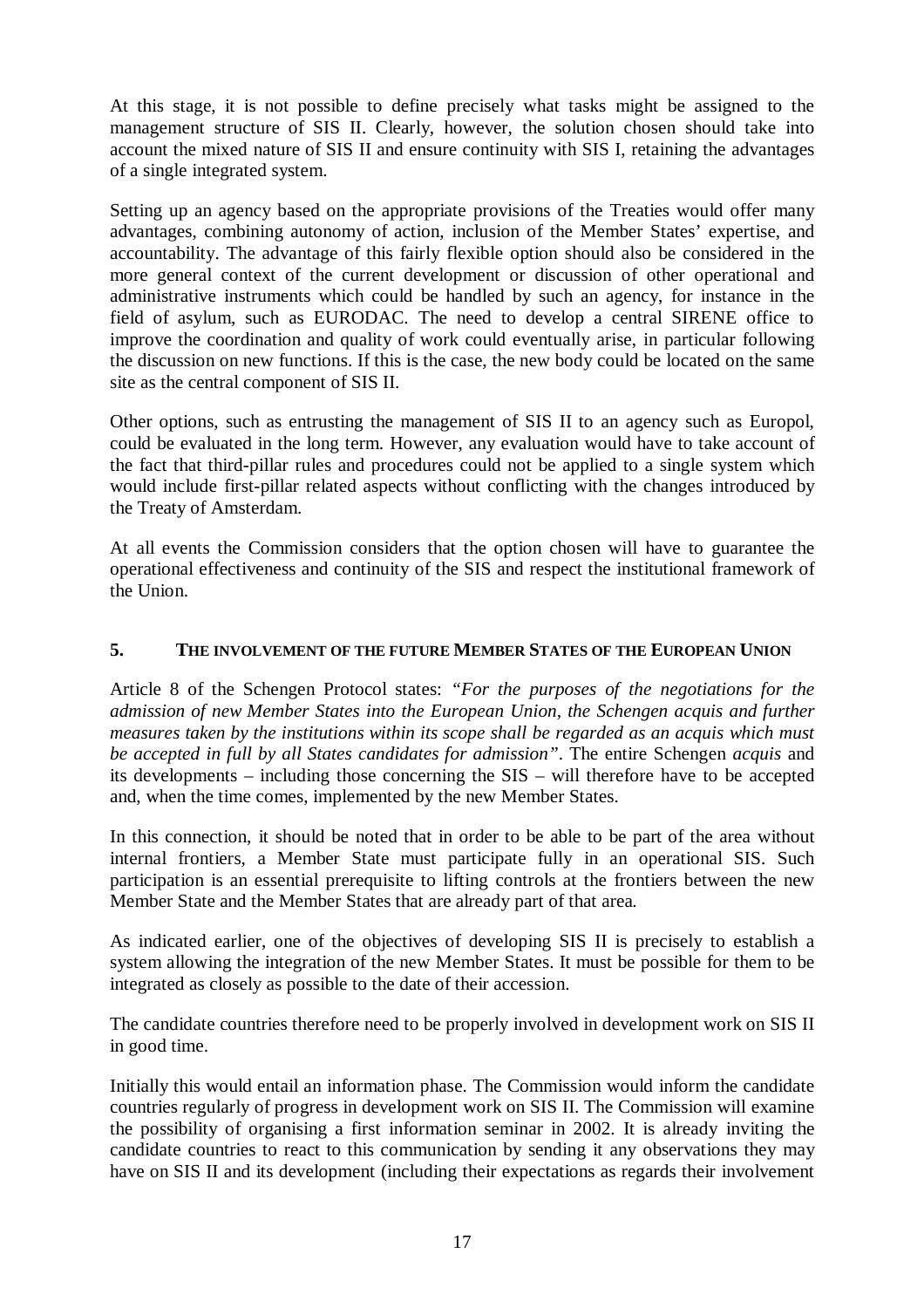in the work) and any information the Commission might need, which it will specify during development of the project.

The way in which the candidate countries could be involved in the committee assisting the Commission on the technical aspects of development of SIS II will be specified later, taking particular account of the general principles applicable to the participation of the candidate countries as observers in the work of committees and having regard to the sensitivity of the project to develop SIS II.

## **6. CONCLUSIONS**

The Schengen Information System is an essential factor in establishing an area of freedom, security and justice. It contributes to the implementation of the policies provided for in the Treaty on the free movement of persons and constitutes a vital tool for day-to-day cooperation between police forces and judicial authorities. Technical advances, new needs that have become apparent in the course of practical experience with the current SIS, the changed legal context following the Treaty of Amsterdam, and lastly the prospect of enlargement of the Union all militate in favour of developing a second-generation SIS.

The Community budget will finance this development. In view of its role under the Treaties, in particular its responsibility for execution of the Community budget, the Commission has agreed to take responsibility for the project.

It would, however, point out that work on the technical development of SIS II will have to be based on a clarification of the functions and purposes of SIS II. The Commission would therefore draw the Member States' attention to the need for rapid progress in discussions on this question.

It would also like to stress that the development and installation of the system within the deadline set by the Council, i.e. by 2006, demands that the necessary resources, especially human and financial, be made available.

The Commission will play the role assigned to it fully from 2002 but is preparing for it already and would like to spell out precisely the approach it intends to take.

This communication takes stock of the situation of preparatory work under way and proposes a scenario of the action to be undertaken. At present not every detail can be determined precisely. Consequently some technical options will depend on political decisions to be taken. But the overall scenario can already be defined and work begun. A study will be carried out in 2002, in preparation for the call for tenders which the Commission will have to launch for the installation of the system. This study will also inform the Commission's preparation of a detailed proposal on the management of SIS II which will have to be presented well before 2006 so that SIS II can start up without interruption.

As regards the technical development of SIS II, the Commission wishes to emphasise that it will need the support and cooperation of the Member States and Parliament in the areas that concern them and in accordance with the procedures laid down. The expertise of the Member States in particular will be requested in accordance with the committee procedure in the course of being adopted by the Council following the Belgian-Swedish initiatives and in coordination with the work under way at the same time in the Council on non-technical aspects that are essential for the development of a technical solution.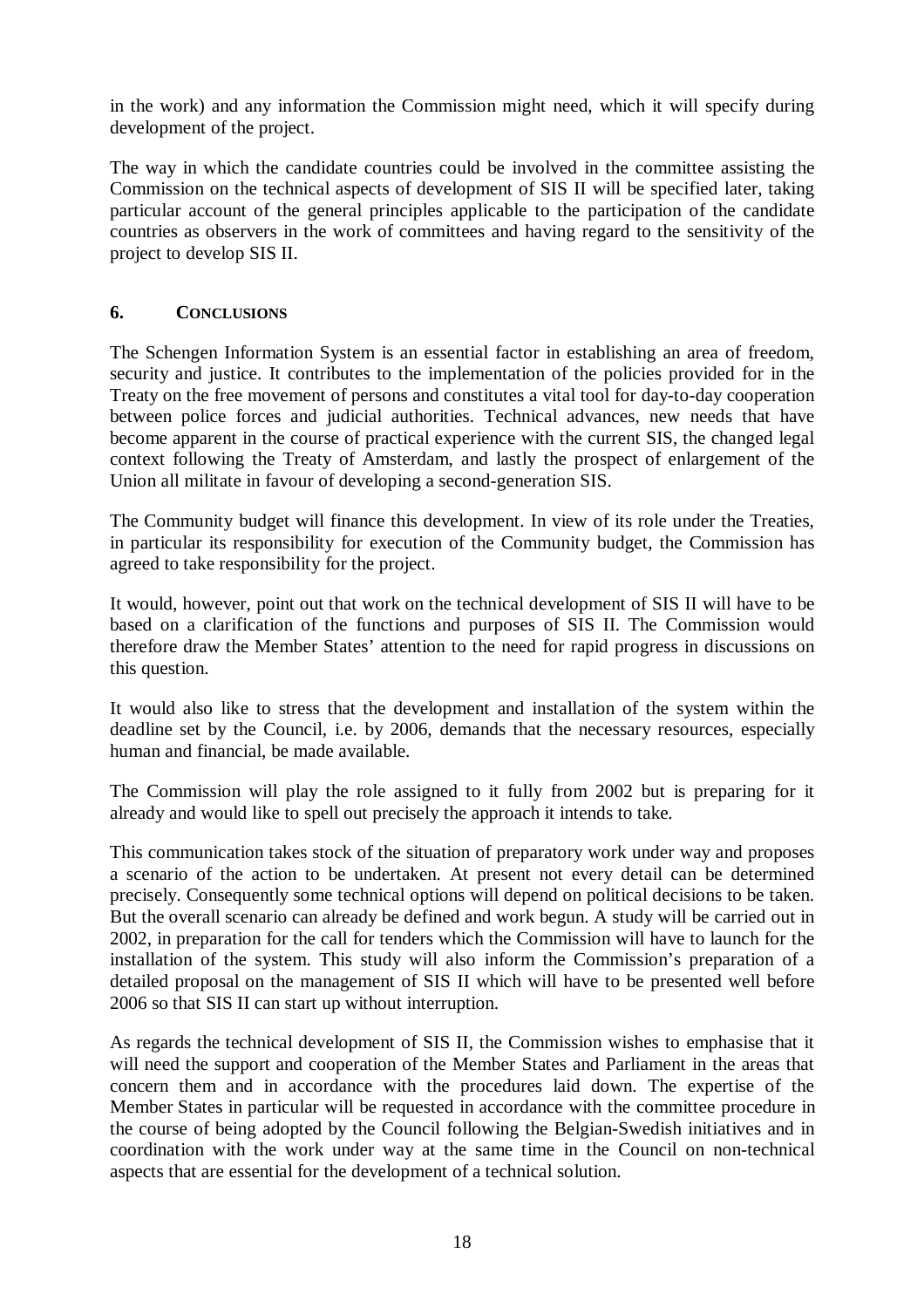It will be essential in order not to compromise the sound development of the technical aspects of the project for the Council to reach the necessary consensus on the political and legal questions linked to SIS II.

It is also essential for the candidate countries to be kept informed and to be able to be involved as soon as possible in this work in view of the impact it will have on their preparations for integration in the Union and on their participation in Schengen cooperation.

The Commission will see that Parliament is kept regularly informed of progress.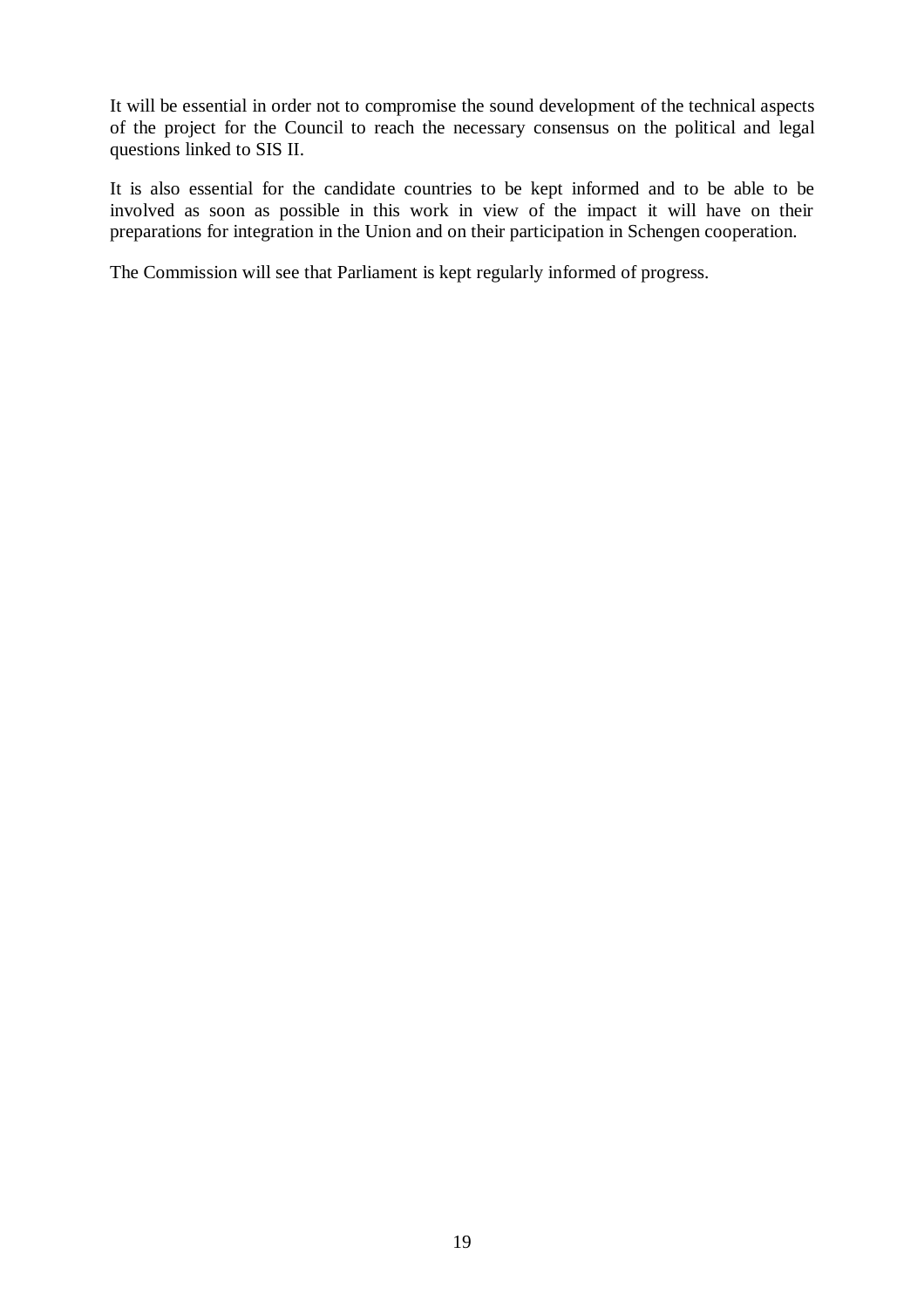## **LEGISLATIVE FINANCIAL STATEMENT**

**Policy area(s): JHA**

**Activit(y/ies):Cooperation in the field of Title IV TEC (visa, asylum, immigration and other policies to the free circulation of persons) and o fTitle VI TEU (police and penal judicial cooperation)**

#### **TITLE OF OPERATION: DEVELOPMENT OF SIS II SYSTEM**

## **1. BUDGET LINE(S) + HEADING(S)**

**PART A** : A-7000 Auxiliary Agents ; A-7003 Detached National Experts

A-701 Mission expenses ; A-7030 Meetings ; A-7031 Committees

**PART B** : B5-840 - Schengen

#### **2. OVERALL FIGURES**

# **2.1** Total allocation for action (Part B):  $\epsilon$  23.0 million for commitment 2.2 Period of application:

**2.2 Period of application:**

*2002-2006*

#### **2.3 Overall multiannual estimate of expenditure:**

a) Schedule of commitment appropriations/payment appropriations (financial intervention) *(see point 6.1.1)*

| $\epsilon$ minion to three declinar places) |       |       |       |       |       |       |        |
|---------------------------------------------|-------|-------|-------|-------|-------|-------|--------|
|                                             | 2002  | 2003  | 2004  | 2005  | 2006  | 2007  | Total  |
| Commitments                                 | 0.500 |       | 5.200 | 5.700 | 5.000 | -     | 16.400 |
| Payments                                    | 0.300 | 0.200 | 4.000 | 4.250 | 4.250 | 2.400 | 16.400 |

 $(E$  million to three decimal places)

b) Technical and administrative assistance and support expenditure *(see point 6.1.2)*

| Commitments | 0.350 | 0.500 | 0.300 | 0.300 | 0.350 |       | .800 |
|-------------|-------|-------|-------|-------|-------|-------|------|
| Payments    | 0.300 | 0.500 | 0.300 | 0.300 | 0.200 | 0.200 | .800 |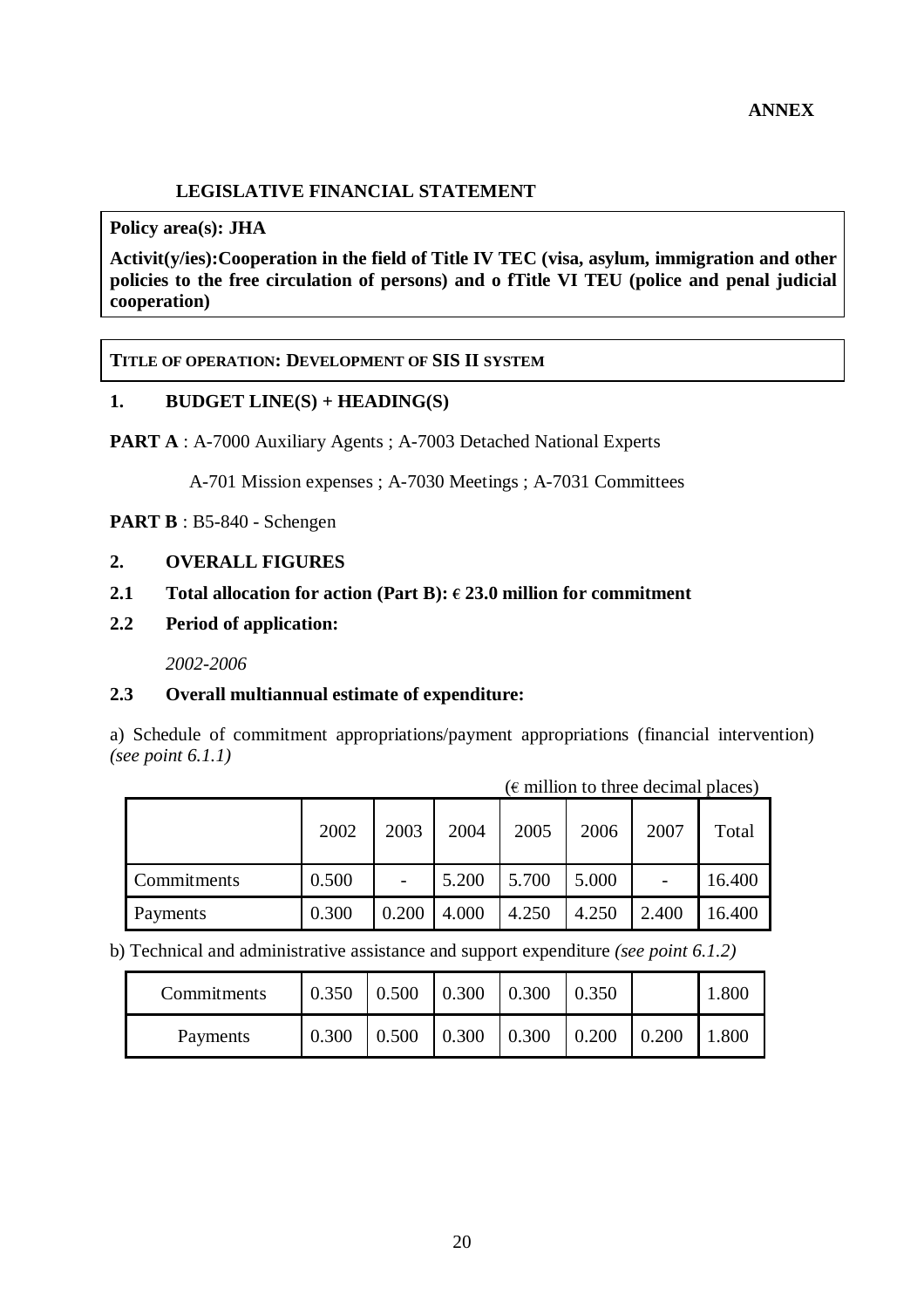### **(rounded amounts)**

| Subtotal $a+b$ |       |       |       |       |       |       |        |
|----------------|-------|-------|-------|-------|-------|-------|--------|
| Commitments    | 0.850 | 0.500 | 5.500 | 6.000 | 5.350 |       | 18.200 |
| Payments       | 0.600 | 0.700 | 4.300 | 4.450 | 4.450 | 3.600 | 18.200 |

c) Overall financial impact of human resources and other administrative expenditure *(see points 7.2 and 7.3)*

| Commitments/ | 0.500 | 1.000 | $\parallel$ 1.100   1.100   1.100 |  | 4.800 |
|--------------|-------|-------|-----------------------------------|--|-------|
| Payments     |       |       |                                   |  |       |

| TOTAL $a+b+c$   |       |       |       |               |       |       |        |
|-----------------|-------|-------|-------|---------------|-------|-------|--------|
| Commitments     | 1.350 | 1.500 | 6.600 | 7.100         | 6.450 |       | 23.000 |
| <b>Payments</b> | 1.100 | 1.700 | 5.400 | $5.650$ 5.550 |       | 3.600 | 23.000 |

#### **2.4 Compatibility with financial programming and financial perspective**

- $\boxtimes$  Proposal is compatible with existing financial programming.
- $\Box$  Proposal will entail reprogramming of the relevant heading in the financial perspective.
- $\Box$  Proposal may require application of the provisions of the Interinstitutional Agreement.

## **2.5 Financial impact on revenue:**

 $\boxtimes$  Proposal has no financial implications (involves technical aspects regarding implementation of a measure).

OR

 $\Box$  Proposal has financial impact – the effect on revenue is as follows:

## *(NB All details and observations relating to the method of calculating the effect on revenue should be shown in a separate annex.)*

|                    | Prior to<br>action<br>(Year n-<br>1)      |   | Situation following implementation of action |       |       |       |       |       |  |
|--------------------|-------------------------------------------|---|----------------------------------------------|-------|-------|-------|-------|-------|--|
| <b>Budget</b> line | Revenue                                   |   | Year<br>$n^3$                                | $n+1$ | $n+2$ | $n+3$ | $n+4$ | $n+5$ |  |
|                    | a) Revenue in absolute terms <sup>1</sup> |   |                                              |       |       |       |       |       |  |
|                    | b) Change in revenue $\ell$               | Δ |                                              |       |       |       |       |       |  |

 $(\epsilon$  million to one decimal place)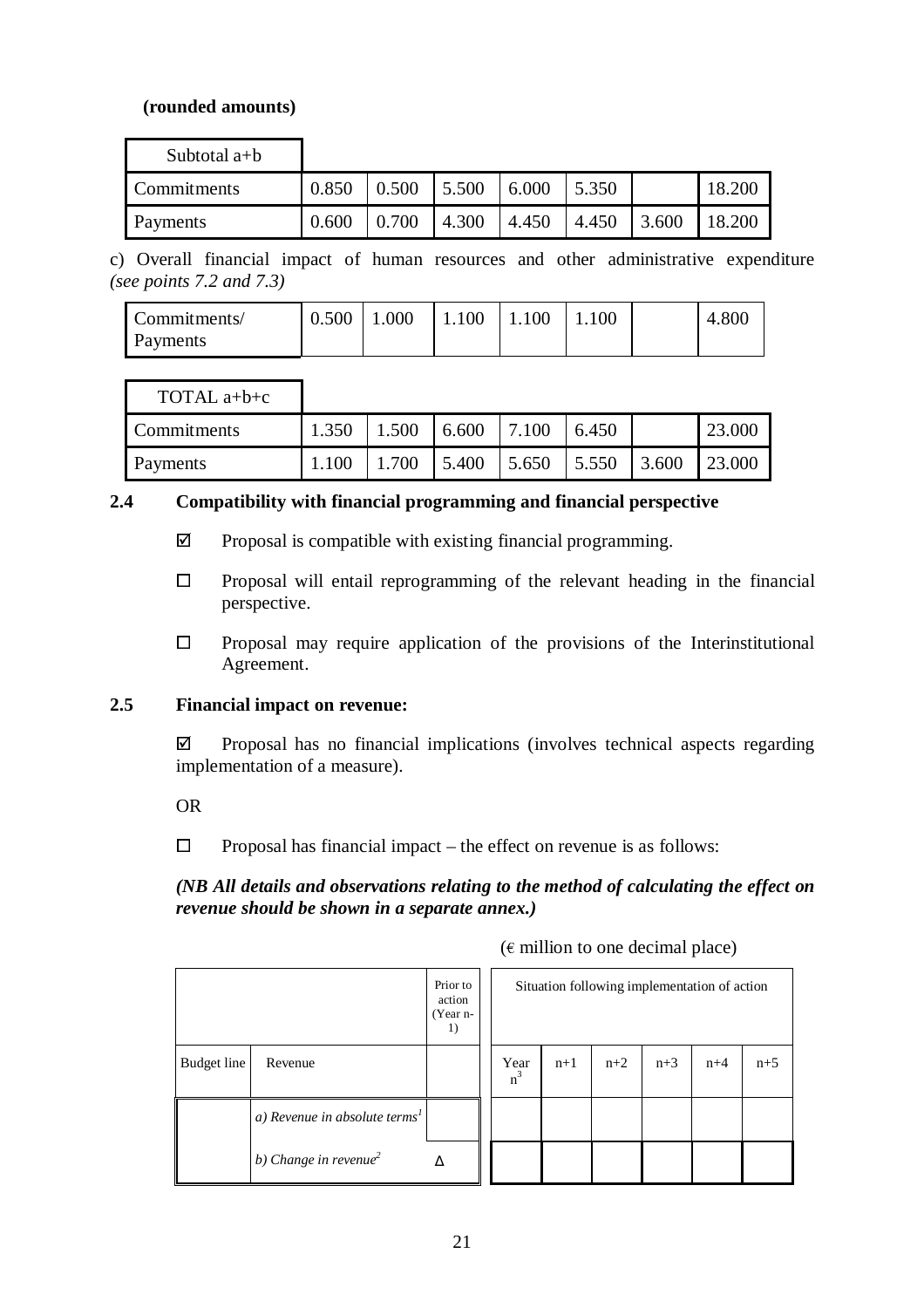*(Please specify each budget line involved, adding the appropriate number of rows to the table if there is an effect on more than one budget line.)*

## **3. BUDGET CHARACTERISTICS**

| <b>Type of expenditure</b> |             | <b>New</b> | <b>EFTA</b><br>contribution | <b>Contributions</b><br>from<br>applicant<br>countries | <b>Heading in</b><br>financial<br>perspective |  |
|----------------------------|-------------|------------|-----------------------------|--------------------------------------------------------|-----------------------------------------------|--|
| Non-comp                   | <b>Diff</b> | NO.        | NO.                         | YES                                                    | No <sub>3</sub>                               |  |

## **4. LEGAL BASIS**

This statement is not a financial statement accompanying a legislative proposal but a statement on the launch of a project. The development and installation of SIS II will require the timely adoption of legislative measures which will have to be based on Articles 30, 31 and 34 EU, and 62, 63 and 66 EC.

## **5. DESCRIPTION AND GROUNDS**

## **5.1 Need for Community intervention**

## *5.1.1 Objectives pursued*

The SIS is an essential tool for the proper practical operation of free movement for persons within the area without controls at internal frontiers referred to in Title V of Part Three of the EC Treaty. The current system, devised around ten years ago and in operation since 1995, needs to be modernised and modified to allow the participation of all the Member States after enlargement. The necessary studies and operations need to be started in order to introduce a second generation SIS. The expenditure required for these studies and operations will be charged to the general budget of the European Communities.

## *5.1.2 Measures taken in connection with* ex ante *evaluation*

The financial statement made in this sheet relates to the procurement of technical expertise, management expertise, hardware and software, etc. during the entire project life cycle and is based on:

- initial estimates made in the Belgian-Swedish initiatives;
- evaluation of the consequences of the on-going work in the Council working groups;
- estimates based on Commission's guidelines and experience in IT projects;
- experience in developing and managing the current SIS and the differences that are foreseen or expected between the two systems. It should be noted that the SIS 1+, and migration to the SISNET network, have entailed a total cost of  $\epsilon$  11 million since the project was started. SIS II must be able to handle a much larger number of countries, more information types, larger volumes of data, stricter security and must also offer a flexible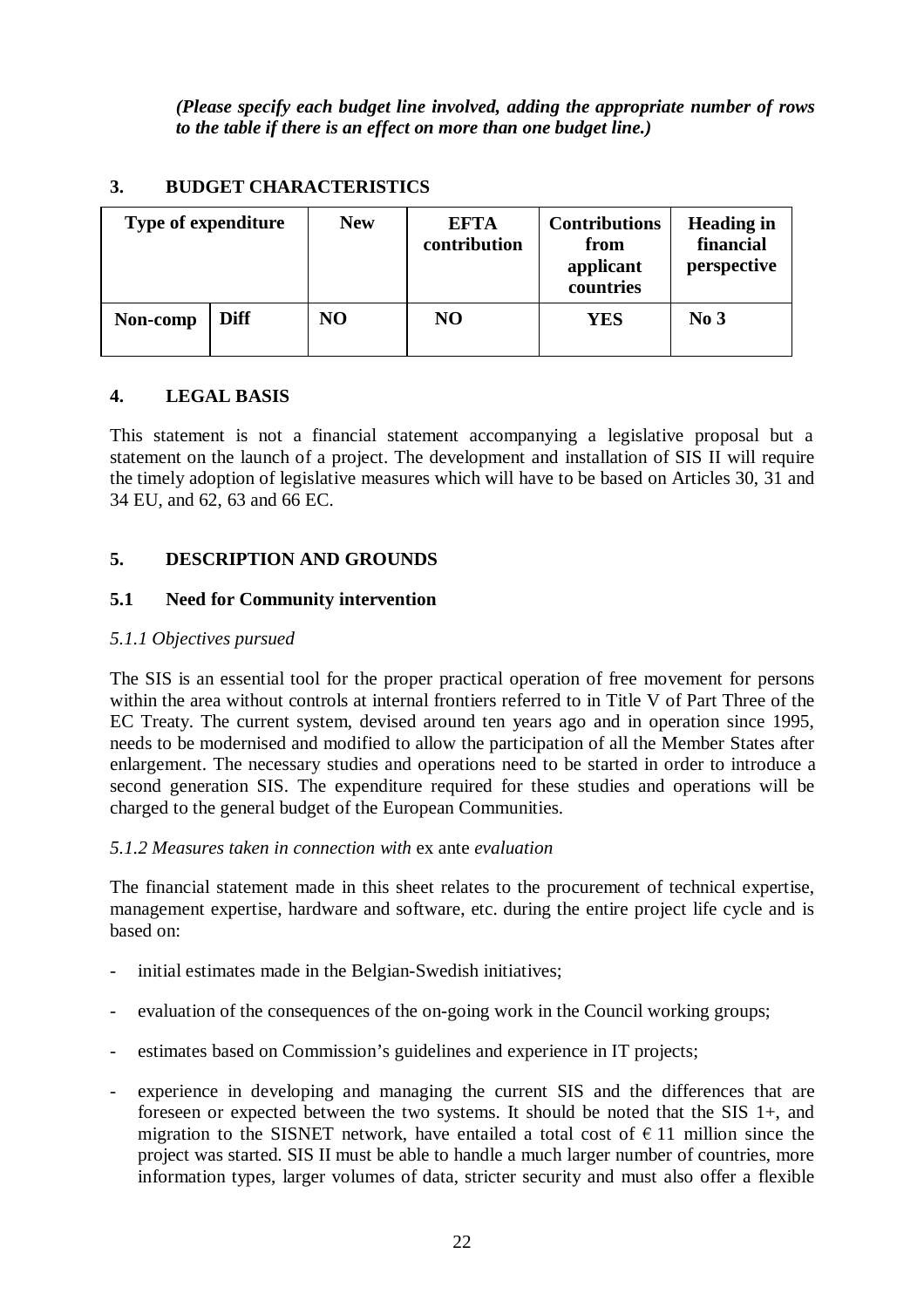solution that can survive the years after its introduction when new requests for changes will occur.

The SIS II project is a large scale project, comparable to other major Community IT projects such as the CIS or the "Transit" system.<sup>22</sup> The total amount involved is higher than the rough figures initially put forward in the financial statement annexed to the Belgian-Swedish initiatives proposing a committee procedure to assist the Commission in its work, but is grounded on a thorough analysis of the usual needs for IT projects of this scale and sensitiveness, especially in terms of management of the project and system development.

However carefully the cost analysis for the project has been carried out, the figures given must be considered as working hypothesis. The figures for 2002 are based on an assessment of requirements for launching the project. For 2003 and onwards, the figures are inevitably indicative as they will have to be revised in the light of the outcome of the feasibility study. They could also be affected by decisions taken by the Council with an impact on the project and the technical solution to be chosen for SIS II.

## *5.1.3 Measures taken following* ex post *evaluation*

*(Where a programme is being renewed the lessons to be learned from an interim or* ex post *evaluation should also be described briefly.)*

Because the conception and management of SIS II is the responsibility of the Member States, there is no Community-level ex-post evaluation.

The development of SIS II, as proposed in this Communication, will nonetheless take account of the experience gained from the development and management of SIS I.

## **5.2 Actions envisaged and budget intervention arrangements**

(1) Feasibility study

A feasibility study will be commissioned, prepared in close association with the Member States, to cover technical, financial and organisational aspects of the development and installation of SIS II.

The study should provide a sound basis for committing the human and financial resources required for both completion of the project and the workability of the solution finally chosen.

The study will assess the approach to be followed in developing the technical infrastructure of SIS II. It will also specify a feasible timetable for installation of the system, help to identify steps necessary to reduce or eliminate any risks involved in implementation, check the conditions necessary for successful completion of the project within the deadlines given, and analyse a network solution for SIS II and its cost.

<sup>&</sup>lt;sup>22</sup> The "Transit system", a new Customs system launched and managed by the Commission, had a financial volume of  $\epsilon$  15 million in its first phase (pilot system) and will cost an additional  $\epsilon$  15 million in its second phase.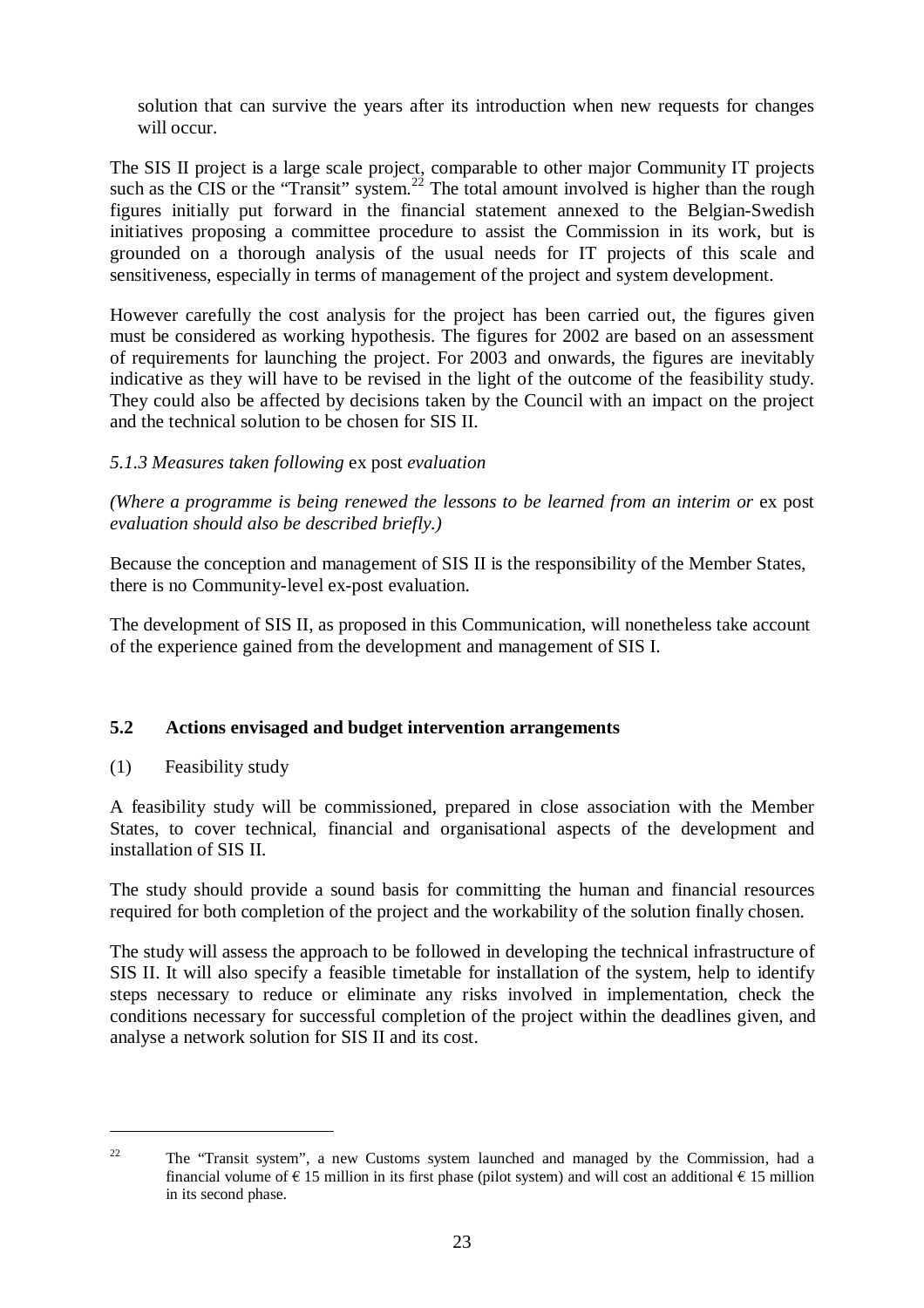In addition, the study will examine whether it would be more efficient to have a centralised or decentralised system, even if this choice, going beyond the technical work, will have to be decided upon at political level.

(2) Development and construction phase

The second phase will begin with a call for tenders to select the supplier of the technical solution who, under the responsibility and close supervision of the Commission, will start implementation of the system.

(3) Acceptance and customisation phases

Acceptance tests will be carried out before customisation, when the solution proposed will be checked against the technical requirements defined and, at a later stage after customisation, in the light of users' requirements. The content of customisation will depend on the flexibility of the solution chosen, depending on whether it will have to be adapted to new functions or adapt itself to handle new functions.

(4) Migration to SIS II and preparations for the operational phase

Migration from SIS I to SIS II, together with preparations for integrating the new Member States, constitutes the final phase of the project. Migration to SIS II will be subject to a risk assessment to determine whether it would be more effective to run the two systems in parallel in a pre-operational phase or to migrate directly from SIS I to SIS II.

In addition, to ensure that the operational phase gets off to a good start, the call for tenders described under (2) will ensure that the contractor has to provide maintenance and support.

## **5.3 Methods of implementation**

Implementation of development work will be managed directly by the Commission using internal and external resources (auxiliary staff and national experts), since high-quality technical expertise is required. The Member States will be closely involved in the work via the committee which will have to be set up for this purpose following the Belgian-Swedish initiatives.

## **6. FINANCIAL IMPACT**

## **6.1 Total financial impact on Part B - (over the entire programming period)**

*(The method of calculating the total amounts set out in the table below must be explained by the breakdown in Table 6.2.)*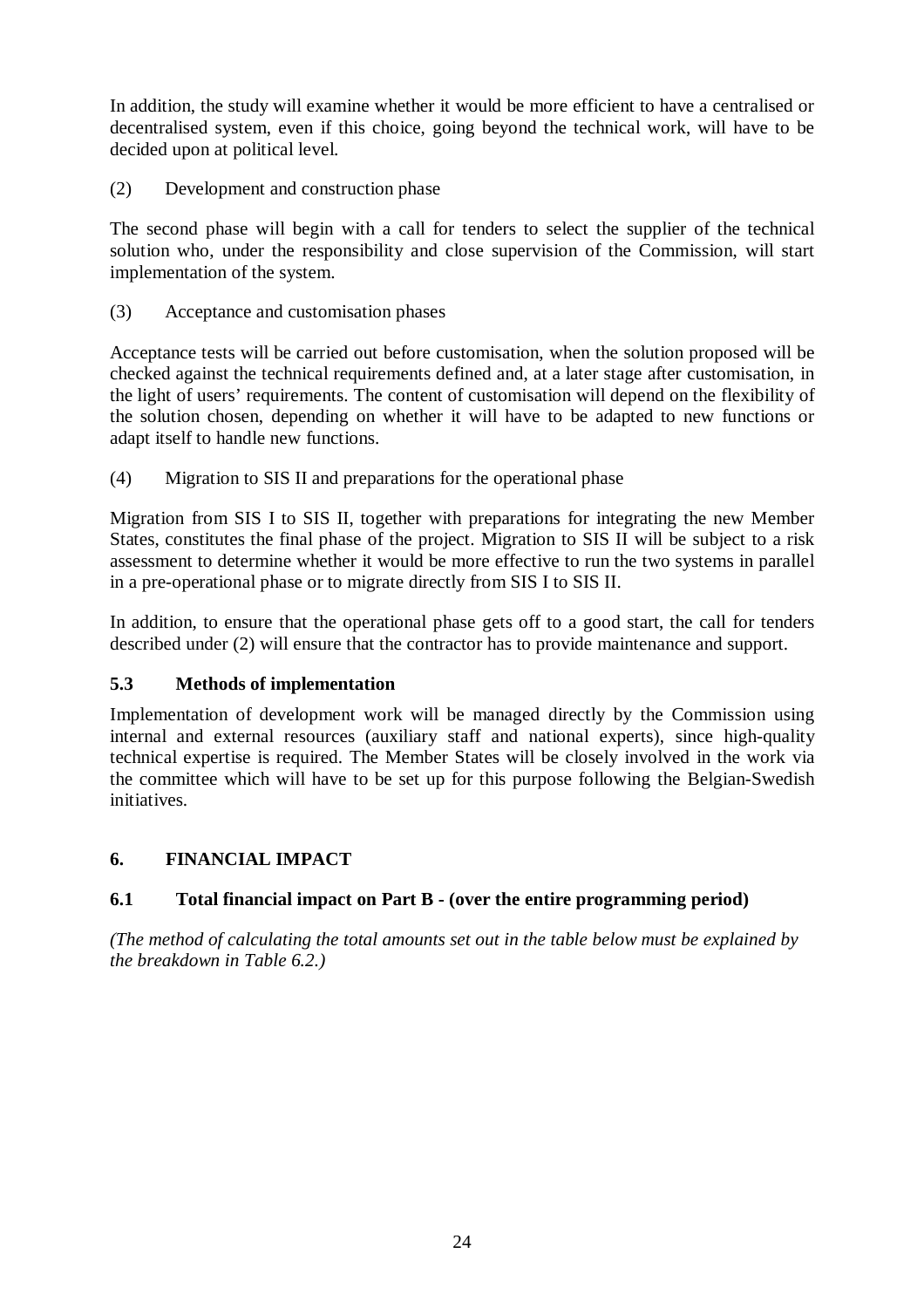## *6.1.1 Financial intervention*

Commitments (in  $\epsilon$  million to three decimal places)

|                          | 2002  | 2003 | 2004  | 2005  | 2006  | $2007$ et | Total  |
|--------------------------|-------|------|-------|-------|-------|-----------|--------|
| <b>Breakdown</b>         |       |      |       |       |       | exercices |        |
|                          |       |      |       |       |       |           |        |
|                          |       |      |       |       |       | suivants  |        |
| Action 1                 | 0.500 |      |       |       |       |           | 0.500  |
| Feasibility study        |       |      |       |       |       |           |        |
| Action 2                 |       |      | 4.700 | 4.700 | 4.500 |           | 13.900 |
| System acquisition and   |       |      |       |       |       |           |        |
| implementation           |       |      |       |       |       |           |        |
|                          |       |      |       |       |       |           |        |
| Action 3                 |       |      |       | 0.500 | 0.500 |           | 1.000  |
|                          |       |      |       |       |       |           |        |
| Deployment and migration |       |      |       |       |       |           |        |
| Action 4                 |       |      | 0.500 | 0.500 |       |           | 1.000  |
|                          |       |      |       |       |       |           |        |
| <b>Network</b>           |       |      |       |       |       |           |        |
| <b>TOTAL</b>             | 0.500 |      | 5.200 | 5.700 | 5.000 |           | 16.400 |
|                          |       |      |       |       |       |           |        |

## *6.1.2 Technical and administrative assistance, support expenditure and IT expenditure (commitment appropriations)*

|                                                      | 2002  | 2003  | 2004  | 2005  | 2006  | 2007 et               | Total |
|------------------------------------------------------|-------|-------|-------|-------|-------|-----------------------|-------|
|                                                      |       |       |       |       |       | exercices<br>suivants |       |
| 1) Technical and                                     | 0.250 | 0.250 | 0.250 | 0.250 | 0.250 |                       | 1.250 |
| administrative assistance:                           |       |       |       |       |       |                       |       |
| a) Technical assistance                              |       |       |       |       |       |                       |       |
| offices                                              |       |       |       |       |       |                       |       |
| b) Other technical and<br>administrative assistance: | 0.100 | 0.250 | 0.050 |       |       |                       | 0.400 |
| - intra muros:                                       |       |       |       |       |       |                       |       |
| - extra muros:                                       |       |       |       |       |       |                       |       |
| of which for construction                            |       |       |       |       |       |                       |       |
| and maintenance of                                   |       |       |       |       |       |                       |       |
| computerised management                              |       |       |       |       |       |                       |       |
| systems:<br>Subtotal 1                               | 0.350 | 0.500 | 0.300 | 0.250 | 0.250 |                       | 1.650 |
|                                                      |       |       |       |       |       |                       |       |
| 2) Support expenditure:                              |       |       |       |       |       |                       |       |
| a) Studies                                           |       |       |       |       |       |                       |       |
| b) Meeting of experts                                |       |       |       | 0.050 | 0.050 |                       | 0.100 |
| c) Information and<br>publications                   |       |       |       |       |       |                       |       |
| Subtotal 2                                           |       |       |       | 0.050 | 0.050 |                       | 0.100 |
|                                                      |       |       |       |       |       |                       |       |
|                                                      |       |       |       |       |       |                       |       |
| <b>TOTAL</b>                                         | 0.350 | 0.500 | 0.300 | 0.300 | 0.300 |                       | 1.750 |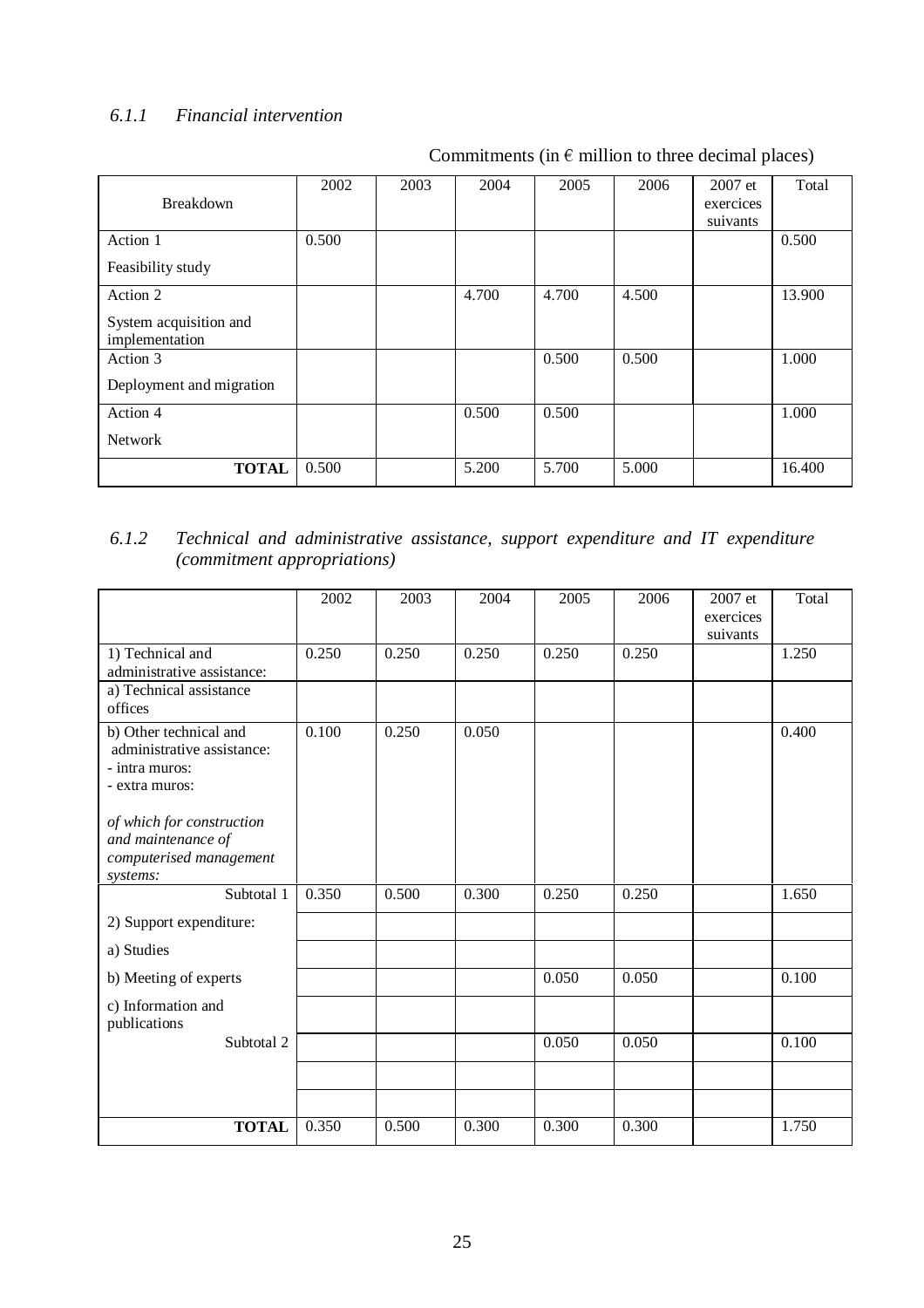## **6.2. Calculation of costs by measure envisaged in Part B (over the entire programming period)**

*(Where there is more than one action, give sufficient detail of the individual measures to be taken for each one to allow the volume and costs of the outputs to be estimated.)*

| Breakdown   | Type<br>of outputs<br>(projects, files) | Number of<br>outputs<br>(total for years<br>1n) | Average unit<br>cost | Total cost<br>(total for years<br>1n) |
|-------------|-----------------------------------------|-------------------------------------------------|----------------------|---------------------------------------|
|             | $\mathbf{1}$                            | $\overline{2}$                                  | $\mathfrak{Z}$       | $4=(2x3)$                             |
| Action 1    |                                         |                                                 |                      |                                       |
| - Measure 1 |                                         |                                                 |                      |                                       |
| - Measure 2 |                                         |                                                 |                      |                                       |
| Action 2    |                                         |                                                 |                      |                                       |
| - Measure 1 |                                         |                                                 |                      |                                       |
| - Measure 2 |                                         |                                                 |                      |                                       |
| - Measure 3 |                                         |                                                 |                      |                                       |
| etc.        |                                         |                                                 |                      |                                       |
|             |                                         |                                                 |                      |                                       |
| TOTAL COST  |                                         |                                                 |                      |                                       |

Commitments (in  $\epsilon$  million to three decimal places)

## **7. IMPACT ON STAFF AND ADMINISTRATIVE EXPENDITURE**

#### **7.1. Impact on human resources from 2004**

As SIS II will be established progressively, the impact on human and financial resources in 2002 and 2003 will be less, as indicated below :

| Types of post         |   |                              | Staff to be assigned to management of the<br>action using existing and/or additional<br>resources | Total | Description of tasks deriving from the<br>action                   |
|-----------------------|---|------------------------------|---------------------------------------------------------------------------------------------------|-------|--------------------------------------------------------------------|
|                       |   | Number of<br>permanent posts | Number of<br>temporary posts                                                                      |       |                                                                    |
| Officials or          | A | 3                            |                                                                                                   | 3     |                                                                    |
| temporary staff       | B |                              |                                                                                                   | 1     | If necessary, a fuller description of the<br>tasks may be annexed. |
| Other human resources |   | 8                            |                                                                                                   | 8     | $2 \text{ Aux} A$                                                  |
|                       |   |                              |                                                                                                   |       | 1 national expert                                                  |
|                       |   |                              |                                                                                                   |       | 4 Aux.B                                                            |
|                       |   |                              |                                                                                                   |       | 1 Aux.C                                                            |
| Total                 |   | 12                           |                                                                                                   | 12    |                                                                    |

Impact on human resources in 2002 : 2 AUX A, 1 END, 1 AUX C.

*If necessary explain the method of calculation.*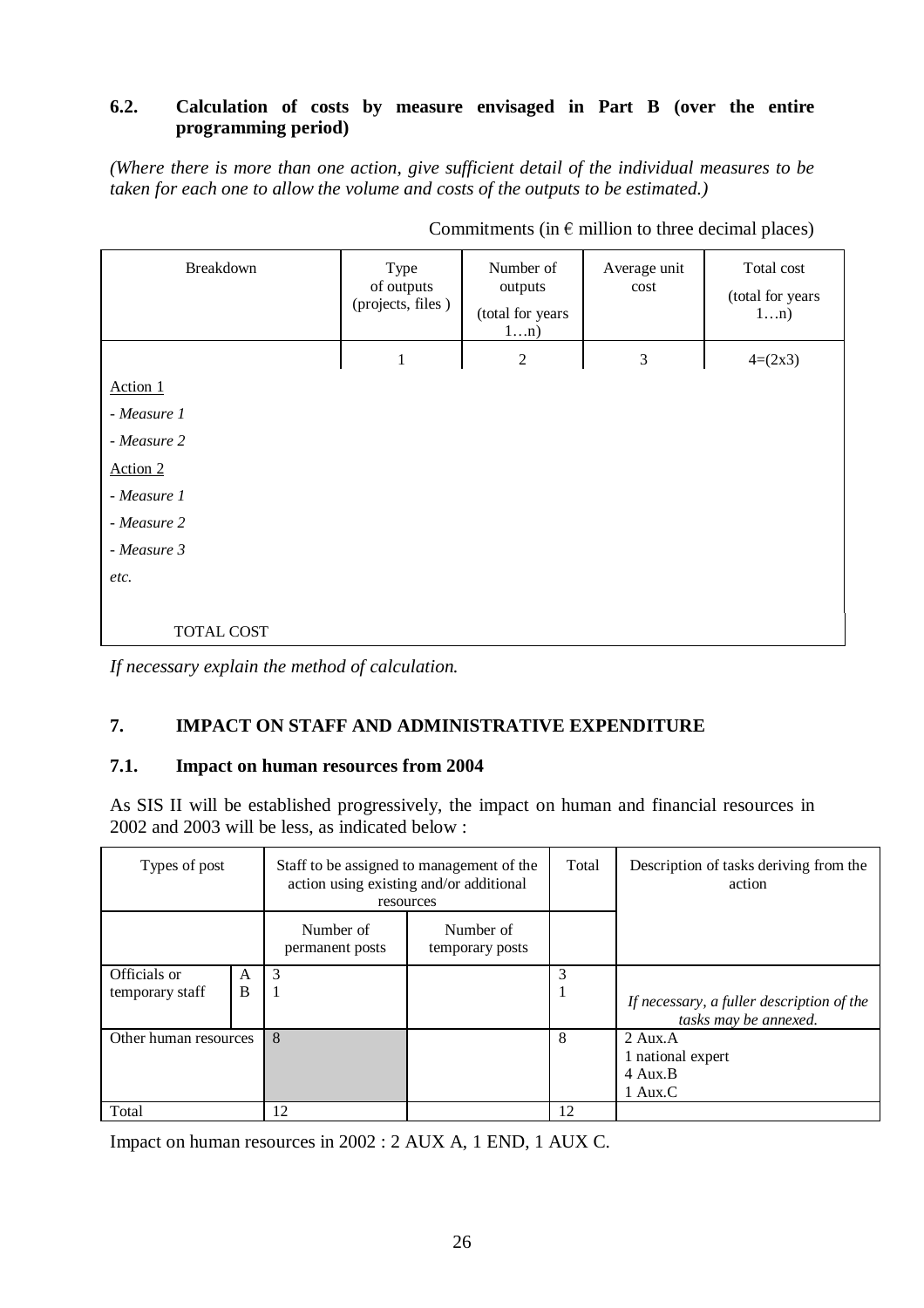Consolidated impact on human resources in 2003 : 4 officials, 2 AUX A, 1 END, 1 AUX B, 1 AUX C.

| 7.2<br><b>Overall financial impact of human resources</b> |  |
|-----------------------------------------------------------|--|
|-----------------------------------------------------------|--|

| Type of human resources             | Amounts $(\epsilon)$                   |                                                | Method of calculation *                  |
|-------------------------------------|----------------------------------------|------------------------------------------------|------------------------------------------|
| <b>Officials</b><br>Temporary staff | 432.000                                | 4 officials                                    | 108.000*4                                |
| Other human resources               | 182.000<br>43.000<br>42.000<br>216.000 | $2$ Aux A<br>1 nat. exp.<br>1 AUX C<br>4 AUX B | 91.000*2<br>43.000<br>42.000<br>54.000*4 |
| Total                               | 915.000                                |                                                |                                          |

Overall financial impact of human resources in 2002 : 267.000 Euro.

Consolidated overall financial impact of human resources in 2003 : 753.000 Euro.

The amounts are total expenditure for twelve months.

## **7.3. Other administrative expenditure deriving from the action**

| Budget line                                 | Amounts $(\epsilon)$ | Method of calculation               |
|---------------------------------------------|----------------------|-------------------------------------|
| (No and heading)                            |                      |                                     |
|                                             |                      |                                     |
| <b>Overall allocation (Title A7)</b>        |                      |                                     |
| $A0701 - Missions$                          | 26.760               | 10 missions Strbg $745*10$          |
| $A07030 - Meeting$                          | 60 000               | 12 missions appl. countries 1800*12 |
| $A07031 - Compulsory committees1$           | 140 000              | 4 meetings/year*15.000              |
| $A07032 - Non-compulsory committees1$       |                      | $10.000 * 14$ meetings              |
| $A07040 - Conferences$                      |                      |                                     |
| $A0705 - Studies$ and consultations         |                      |                                     |
| Other expenditure (specify)                 |                      |                                     |
| Information systems (A-5001/A-4300)         |                      |                                     |
| <b>Other expenditure - Part A (specify)</b> |                      |                                     |
|                                             |                      |                                     |
| Total                                       | 226.760              |                                     |
|                                             |                      |                                     |

Other administrative expenditure in 2002 : A 07031 obligatory committees 100.000 Euro, A 0701-missions 8.200 Euro.

The amounts are total expenditure for twelve months.

 $<sup>1</sup>$  Specify the type of committee and the group to which it belongs.</sup>

|           | Annual total from $2004 (7.2 + 7.3)$ | € 1.141.760 |
|-----------|--------------------------------------|-------------|
| $\prod$ . | Duration of action                   | 5 years     |
| HI.       | Total cost of action (I x II)        | € 4.780.760 |

*(In the estimate of human and administrative resources required for the action, DGs/Services must take into account the decisions taken by the Commission in its orientation debate and when adopting the preliminary draft budget (PDB). This means that DGs must show that human resources can be covered by the indicative pre-allocation made when the PDB was adopted.*